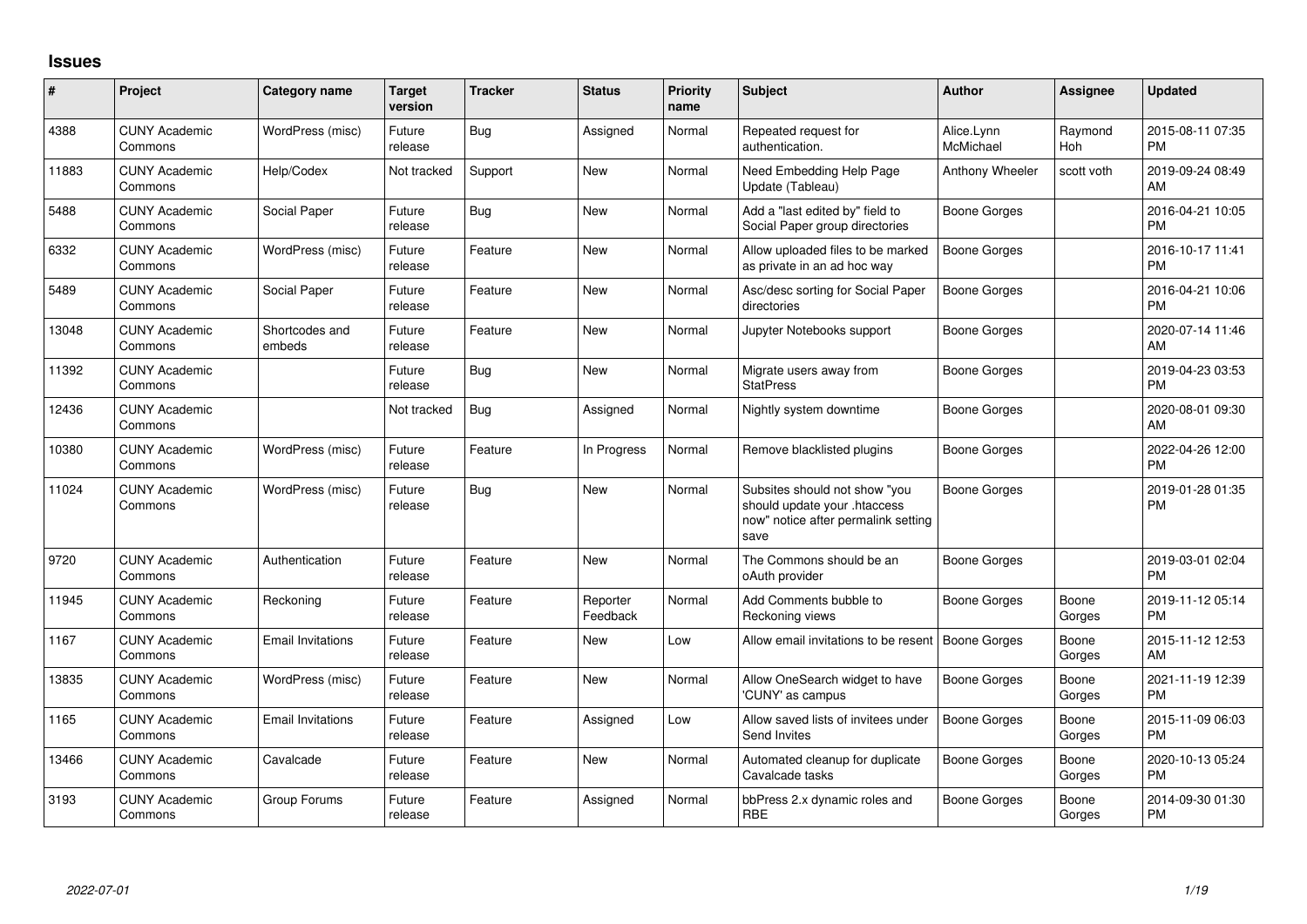| #     | Project                         | <b>Category name</b>           | <b>Target</b><br>version | <b>Tracker</b> | <b>Status</b> | <b>Priority</b><br>name | <b>Subject</b>                                                                             | <b>Author</b>       | Assignee        | <b>Updated</b>                |
|-------|---------------------------------|--------------------------------|--------------------------|----------------|---------------|-------------------------|--------------------------------------------------------------------------------------------|---------------------|-----------------|-------------------------------|
| 14309 | <b>CUNY Academic</b><br>Commons | Group Library                  | Future<br>release        | Feature        | <b>New</b>    | Normal                  | Better handling of<br>bp group document file download<br>attempts when file is not present | Boone Gorges        | Boone<br>Gorges | 2021-11-19 12:28<br><b>PM</b> |
| 1166  | <b>CUNY Academic</b><br>Commons | <b>Email Invitations</b>       | Future<br>release        | Feature        | New           | Low                     | Better organizational tools for Sent<br><b>Invites</b>                                     | Boone Gorges        | Boone<br>Gorges | 2015-11-09 06:02<br><b>PM</b> |
| 12911 | <b>CUNY Academic</b><br>Commons |                                | Not tracked              | Feature        | New           | Normal                  | Block access to xmlrpc.php based<br>on User-Agent                                          | <b>Boone Gorges</b> | Boone<br>Gorges | 2020-06-09 05:12<br><b>PM</b> |
| 618   | <b>CUNY Academic</b><br>Commons | <b>BuddyPress Docs</b>         | Future<br>release        | Feature        | Assigned      | Normal                  | <b>BuddyPress Docs: export formats</b>                                                     | <b>Boone Gorges</b> | Boone<br>Gorges | 2015-11-09 05:38<br><b>PM</b> |
| 1417  | <b>CUNY Academic</b><br>Commons | <b>BuddyPress Docs</b>         | Future<br>release        | Feature        | Assigned      | Low                     | <b>Bulk actions for BuddyPress Docs</b>                                                    | <b>Boone Gorges</b> | Boone<br>Gorges | 2016-10-17 10:41<br><b>PM</b> |
| 14184 | <b>CUNY Academic</b><br>Commons | <b>Public Portfolio</b>        | Future<br>release        | Feature        | <b>New</b>    | Normal                  | Centralized mechanism for storing<br>Campus affiliations                                   | <b>Boone Gorges</b> | Boone<br>Gorges | 2022-01-04 11:35<br>AM        |
| 16092 | <b>CUNY Academic</b><br>Commons |                                | Future<br>release        | Feature        | Hold          | Normal                  | Don't show main site in Site<br>search results                                             | Boone Gorges        | Boone<br>Gorges | 2022-05-17 03:12<br><b>PM</b> |
| 14987 | <b>CUNY Academic</b><br>Commons | <b>WordPress Plugins</b>       | Future<br>release        | Bug            | <b>New</b>    | Normal                  | Elementor update causes<br>database freeze-up                                              | Boone Gorges        | Boone<br>Gorges | 2021-11-29 12:02<br><b>PM</b> |
| 4481  | <b>CUNY Academic</b><br>Commons | Events                         | Future<br>release        | Feature        | New           | Normal                  | Group admins/mods should have<br>the ability to unlink an event from<br>the group          | Boone Gorges        | Boone<br>Gorges | 2017-04-24 03:53<br><b>PM</b> |
| 3048  | <b>CUNY Academic</b><br>Commons | <b>Public Portfolio</b>        | Future<br>release        | Feature        | <b>New</b>    | Low                     | Images for rich text profile fields                                                        | Boone Gorges        | Boone<br>Gorges | 2014-02-19 12:56<br><b>PM</b> |
| 12042 | <b>CUNY Academic</b><br>Commons | <b>Email Notifications</b>     | Future<br>release        | Feature        | <b>New</b>    | Normal                  | Improved error logging for BPGES<br>send queue                                             | Boone Gorges        | Boone<br>Gorges | 2021-11-19 12:25<br><b>PM</b> |
| 12091 | <b>CUNY Academic</b><br>Commons | <b>Group Files</b>             | Future<br>release        | Feature        | <b>New</b>    | Normal                  | Improved pre-upload file validation<br>for bp-group-documents                              | <b>Boone Gorges</b> | Boone<br>Gorges | 2019-11-14 01:21<br><b>PM</b> |
| 1422  | <b>CUNY Academic</b><br>Commons | <b>BuddyPress Docs</b>         | Future<br>release        | Feature        | Assigned      | Normal                  | Make "created Doc" activity icons<br>non-mini                                              | Boone Gorges        | Boone<br>Gorges | 2015-11-09 05:48<br><b>PM</b> |
| 10794 | <b>CUNY Academic</b><br>Commons | Performance                    | Not tracked              | Bug            | New           | Normal                  | Memcached connection<br>occasionally breaks                                                | Boone Gorges        | Boone<br>Gorges | 2018-12-06 03:30<br><b>PM</b> |
| 3580  | <b>CUNY Academic</b><br>Commons | Group Blogs                    | Future<br>release        | Feature        | <b>New</b>    | Normal                  | Multiple blogs per group                                                                   | Boone Gorges        | Boone<br>Gorges | 2018-02-20 02:02<br><b>PM</b> |
| 3002  | <b>CUNY Academic</b><br>Commons | Search                         | Future<br>release        | Feature        | Assigned      | Normal                  | Overhaul CAC search by using<br>external search appliance                                  | Boone Gorges        | Boone<br>Gorges | 2020-07-15 03:05<br><b>PM</b> |
| 15883 | <b>CUNY Academic</b><br>Commons |                                | 2.1.0                    | Feature        | <b>New</b>    | Normal                  | Release BPGES update                                                                       | Boone Gorges        | Boone<br>Gorges | 2022-05-26 10:39<br>AM        |
| 3230  | <b>CUNY Academic</b><br>Commons | Internal Tools and<br>Workflow | Not tracked              | Feature        | Assigned      | High                    | Scripts for quicker<br>provisioning/updating of<br>development environments                | Boone Gorges        | Boone<br>Gorges | 2016-01-26 04:54<br><b>PM</b> |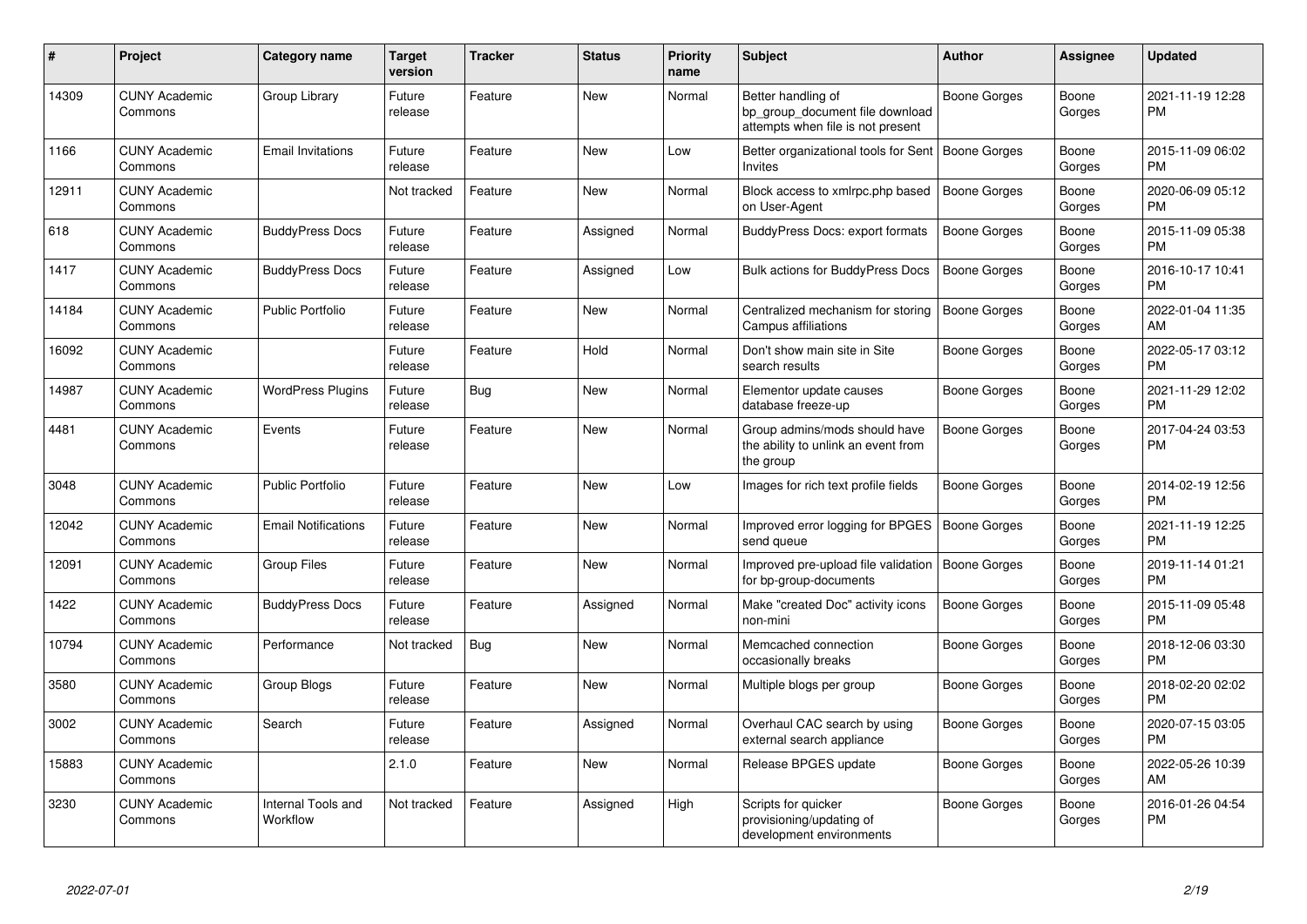| #     | Project                         | <b>Category name</b>           | <b>Target</b><br>version | <b>Tracker</b> | <b>Status</b> | <b>Priority</b><br>name | Subject                                                                                   | Author              | <b>Assignee</b>     | <b>Updated</b>                |
|-------|---------------------------------|--------------------------------|--------------------------|----------------|---------------|-------------------------|-------------------------------------------------------------------------------------------|---------------------|---------------------|-------------------------------|
| 1508  | <b>CUNY Academic</b><br>Commons | WordPress (misc)               | Future<br>release        | Feature        | Assigned      | Normal                  | Share login cookies across<br>mapped domains                                              | <b>Boone Gorges</b> | Boone<br>Gorges     | 2012-07-02 12:12<br><b>PM</b> |
| 7022  | <b>CUNY Academic</b><br>Commons | Announcements                  | Future<br>release        | Bug            | New           | Normal                  | Sitewide announcements should<br>be displayed on, and dismissable<br>from, mapped domains | <b>Boone Gorges</b> | Boone<br>Gorges     | 2018-03-22 10:18<br>AM        |
| 7663  | <b>CUNY Academic</b><br>Commons | Social Paper                   | Future<br>release        | <b>Bug</b>     | New           | Normal                  | Social Paper notifications not<br>formatted correctly on secondary<br>sites               | <b>Boone Gorges</b> | Boone<br>Gorges     | 2018-04-16 03:52<br><b>PM</b> |
| 1744  | <b>CUNY Academic</b><br>Commons | <b>BuddyPress Docs</b>         | Future<br>release        | Feature        | Assigned      | Normal                  | Spreadsheet-style Docs                                                                    | Boone Gorges        | Boone<br>Gorges     | 2015-11-09 06:13<br><b>PM</b> |
| 9926  | <b>CUNY Academic</b><br>Commons | <b>WordPress Plugins</b>       | Future<br>release        | Bug            | New           | Normal                  | twitter-mentions-as-comments<br>cron jobs can run long                                    | Boone Gorges        | Boone<br>Gorges     | 2018-10-24 12:34<br><b>PM</b> |
| 5234  | <b>CUNY Academic</b><br>Commons | Membership                     | Future<br>release        | Feature        | Assigned      | Normal                  | Write Unconfirmed patch for WP                                                            | Boone Gorges        | Boone<br>Gorges     | 2016-10-24 11:18<br>AM        |
| 3330  | <b>CUNY Academic</b><br>Commons | My Commons                     | Future<br>release        | Feature        | Assigned      | Normal                  | "Commons Information" tool                                                                | <b>Boone Gorges</b> | Chris Stein         | 2014-09-22 08:46<br><b>PM</b> |
| 2832  | <b>CUNY Academic</b><br>Commons | <b>Public Portfolio</b>        | Future<br>release        | Feature        | Assigned      | Normal                  | Improve interface for (not)<br>auto-linking profile fields                                | Boone Gorges        | Chris Stein         | 2015-01-05 08:52<br><b>PM</b> |
| 1983  | <b>CUNY Academic</b><br>Commons | Home Page                      | Future<br>release        | Feature        | Assigned      | Low                     | Media Library integration with<br>Featured Content plugin                                 | Boone Gorges        | Dominic<br>Giglio   | 2014-03-17 10:34<br>AM        |
| 13331 | <b>CUNY Academic</b><br>Commons | Site cloning                   | Future<br>release        | Bug            | <b>New</b>    | Normal                  | Combine Site Template and Clone<br>operations                                             | Boone Gorges        | Jeremy Felt         | 2021-11-19 12:39<br><b>PM</b> |
| 13891 | <b>CUNY Academic</b><br>Commons | Internal Tools and<br>Workflow | 2.1.0                    | Feature        | New           | Normal                  | Migrate automated linting to<br>GitHub Actions                                            | Boone Gorges        | Jeremy Felt         | 2022-06-29 11:13<br>AM        |
| 15194 | <b>CUNY Academic</b><br>Commons | Internal Tools and<br>Workflow | 2.1.0                    | Feature        | <b>New</b>    | Normal                  | PHPCS sniff for un-restored<br>switch_to_blog() calls                                     | Boone Gorges        | Jeremy Felt         | 2022-05-26 10:45<br>AM        |
| 11517 | <b>CUNY Academic</b><br>Commons |                                | Not tracked              | Feature        | Assigned      | Normal                  | wp-accessibility plugin should not<br>strip 'target="_blank" by default                   | Boone Gorges        | Laurie Hurson       | 2019-09-24 09:57<br>AM        |
| 6749  | <b>CUNY Academic</b><br>Commons | Events                         | Future<br>release        | Bug            | <b>New</b>    | Low                     | BPEO iCal request can trigger<br>very large number of DB queries                          | Boone Gorges        | Raymond<br>Hoh      | 2016-11-15 10:09<br><b>PM</b> |
| 3192  | <b>CUNY Academic</b><br>Commons | Group Forums                   | Future<br>release        | Feature        | Assigned      | Normal                  | Customizable forum views for<br>bbPress 2.x group forums                                  | Boone Gorges        | Raymond<br>Hoh      | 2015-11-09 12:47<br><b>PM</b> |
| 13358 | <b>CUNY Academic</b><br>Commons | Group Forums                   | Future<br>release        | Feature        | New           | Normal                  | Improved UI for group forum<br>threading settings                                         | <b>Boone Gorges</b> | Raymond<br>Hoh      | 2021-11-19 12:27<br>PM        |
| 308   | <b>CUNY Academic</b><br>Commons | Registration                   | Future<br>release        | Feature        | New           | Normal                  | Group recommendations for<br>signup process                                               | <b>Boone Gorges</b> | Samantha<br>Raddatz | 2015-11-09 05:07<br><b>PM</b> |
| 10580 | <b>CUNY Academic</b><br>Commons | Information<br>Architecture    | Future<br>release        | Design/UX      | New           | Normal                  | Primary nav item review                                                                   | Boone Gorges        | Sara Cannon         | 2022-06-28 01:29<br><b>PM</b> |
| 4635  | <b>CUNY Academic</b><br>Commons | Authentication                 | Future<br>release        | Feature        | New           | Normal                  | Allow non-WP authentication                                                               | Boone Gorges        | Sonja Leix          | 2019-03-01 02:05<br><b>PM</b> |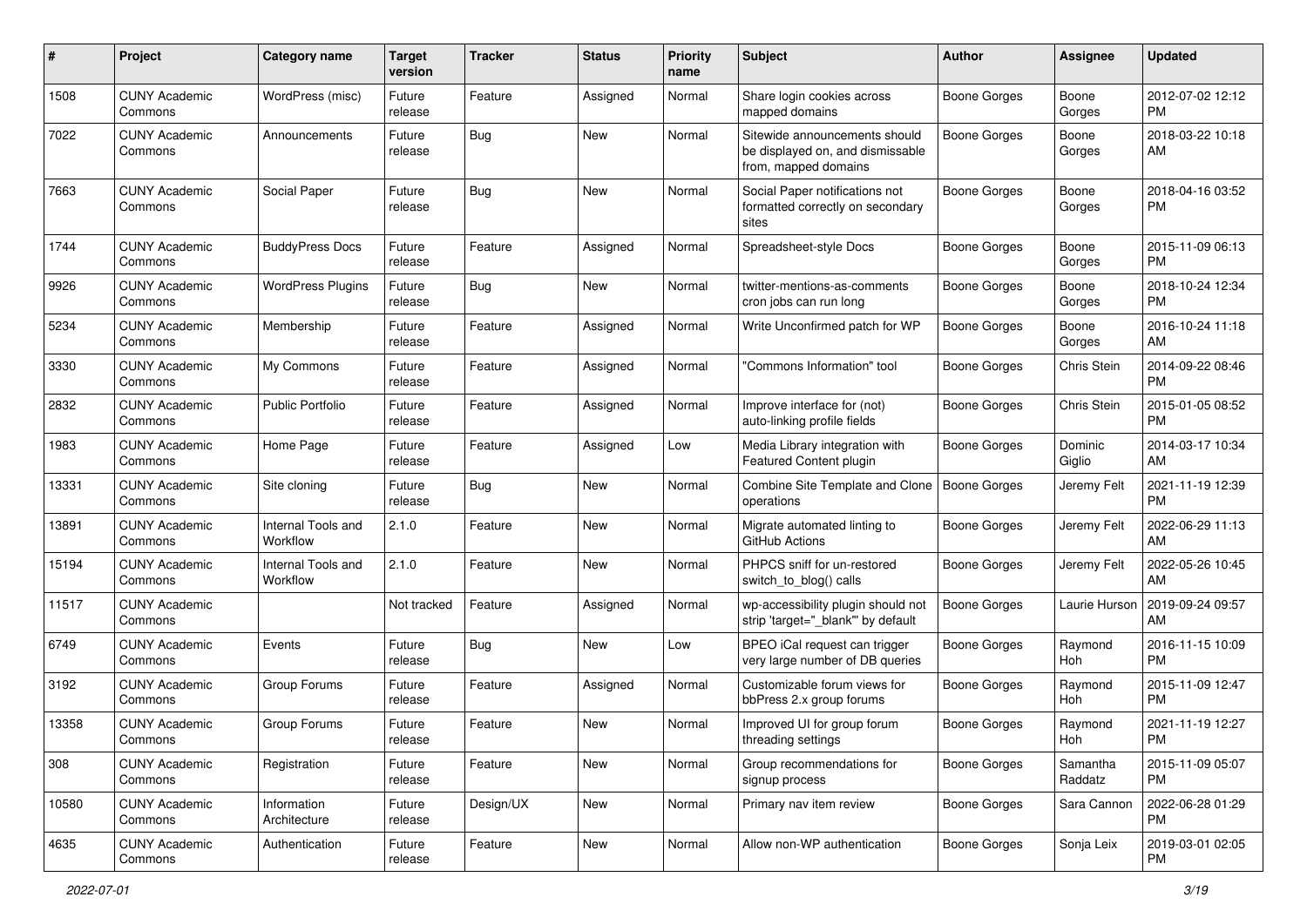| #     | <b>Project</b>                                                          | Category name            | <b>Target</b><br>version | <b>Tracker</b> | <b>Status</b>        | Priority<br>name | <b>Subject</b>                                                   | <b>Author</b>      | Assignee            | <b>Updated</b>                |
|-------|-------------------------------------------------------------------------|--------------------------|--------------------------|----------------|----------------------|------------------|------------------------------------------------------------------|--------------------|---------------------|-------------------------------|
| 11834 | <b>CUNY Academic</b><br>Commons                                         | <b>Group Files</b>       | Future<br>release        | Feature        | <b>New</b>           | Normal           | Improved tools for managing<br>group file folders                | Boone Gorges       | Sonja Leix          | 2019-09-06 03:55<br><b>PM</b> |
| 1423  | <b>CUNY Academic</b><br>Commons                                         | BuddyPress (misc)        | Future<br>release        | Feature        | Assigned             | Low              | Show an avatar for pingback<br>comment activity items            | Boone Gorges       | <b>Tahir Butt</b>   | 2016-10-24 12:03<br><b>PM</b> |
| 1460  | <b>CUNY Academic</b><br>Commons                                         | Analytics                | Future<br>release        | Feature        | Assigned             | Normal           | <b>Update System Report</b>                                      | <b>Brian Foote</b> | Boone<br>Gorges     | 2015-11-09 06:13<br><b>PM</b> |
| 3059  | <b>CUNY Academic</b><br>Commons                                         | Group Forums             | Future<br>release        | Design/UX      | <b>New</b>           | Normal           | Forum Post Permissable Content<br><b>Explanatory Text</b>        | Chris Stein        | Chris Stein         | 2015-04-02 11:27<br>AM        |
| 2881  | <b>CUNY Academic</b><br>Commons                                         | <b>Public Portfolio</b>  | Future<br>release        | Feature        | Assigned             | Normal           | Redesign the UX for Profiles                                     | Chris Stein        | Chris Stein         | 2016-10-13 12:45<br><b>PM</b> |
| 860   | <b>CUNY Academic</b><br>Commons                                         | Design                   | Future<br>release        | Design/UX      | Assigned             | Normal           | <b>Standardize Button Treatment</b><br><b>Across the Commons</b> | Chris Stein        | Chris Stein         | 2014-05-01 09:45<br>AM        |
| 2666  | <b>CUNY Academic</b><br>Commons                                         | About page               | Not tracked              | Documentation  | Assigned             | Normal           | <b>Update About Text</b>                                         | Chris Stein        | Luke Waltzer        | 2016-03-04 11:19<br>AM        |
| 3565  | <b>CUNY Academic</b><br>Commons                                         | My Commons               | Not tracked              | Documentation  | <b>New</b>           | Normal           | Load Newest inconsistencies                                      | Chris Stein        | scott voth          | 2015-11-09 01:16<br><b>PM</b> |
| 15210 | <b>CUNY Academic</b><br>Commons                                         | Analytics                | Not tracked              | Design/UX      | New                  | Normal           | Google Analytics improvements                                    | Colin McDonald     | Boone<br>Gorges     | 2022-05-24 10:47<br>AM        |
| 13370 | <b>CUNY Academic</b><br>Commons                                         | Group Library            | Future<br>release        | Feature        | New                  | Normal           | Library bulk deletion and folder<br>editina                      | Colin McDonald     | Boone<br>Gorges     | 2020-10-13 10:41<br>AM        |
| 13199 | <b>CUNY Academic</b><br>Commons                                         | Group Forums             | Future<br>release        | Feature        | <b>New</b>           | Normal           | Favoring Groups over bbPress<br>plugin                           | Colin McDonald     | Colin<br>McDonald   | 2021-11-19 12:28<br><b>PM</b> |
| 9729  | <b>CUNY Academic</b><br>Commons                                         | <b>SEO</b>               | Not tracked              | Support        | New                  | Normal           | 503 Errors showing on<br>newlaborforum.cuny.edu                  | Diane Krauthamer   | Raymond<br>Hoh      | 2018-05-22 04:48<br><b>PM</b> |
| 3615  | <b>CUNY Academic</b><br>Commons                                         | Redmine                  | Not tracked              | Feature        | New                  | Low              | Create Redmine issues via email                                  | Dominic Giglio     | Boone<br>Gorges     | 2017-11-16 11:36<br>AM        |
| 11968 | JustPublics@365<br>MediaCamp                                            |                          |                          | Feature        | <b>New</b>           | Normal           | Nanoscience Retractable Display<br>Unit                          | Donald Cherry      | Bonnie<br>Eissner   | 2021-02-19 08:50<br>AM        |
| 12062 | AD/O365 Transition<br>from NonMatric to<br><b>Matriculated Students</b> |                          |                          | Feature        | In Progress          | Normal           | create solution and console<br>project                           | Emilio Rodriguez   | Emilio<br>Rodriguez | 2019-11-12 03:56<br><b>PM</b> |
| 13457 | <b>CUNY Academic</b><br>Commons                                         | Group Forums             | 2.0.3                    | <b>Bug</b>     | <b>New</b>           | High             | Forum post not sending<br>notifications                          | Filipa Calado      | Raymond<br>Hoh      | 2022-06-29 11:32<br>AM        |
| 14842 | <b>CUNY Academic</b><br>Commons                                         |                          | Not tracked              | Support        | Reporter<br>Feedback | Normal           | Question about widgets and block<br>editor                       | Gina Cherry        |                     | 2021-10-06 03:01<br><b>PM</b> |
| 11545 | <b>CUNY Academic</b><br>Commons                                         | <b>WordPress Plugins</b> | Not tracked              | Support        | New                  | Normal           | Twitter searches in WordPress                                    | Gina Cherry        | Matt Gold           | 2019-09-23 01:03<br><b>PM</b> |
| 11649 | <b>CUNY Academic</b><br>Commons                                         | <b>WordPress Plugins</b> | 2.0.3                    | Bug            | In Progress          | Normal           | CC license displayed on every<br>page                            | Gina Cherry        | Raymond<br>Hoh      | 2022-06-29 11:32<br>AM        |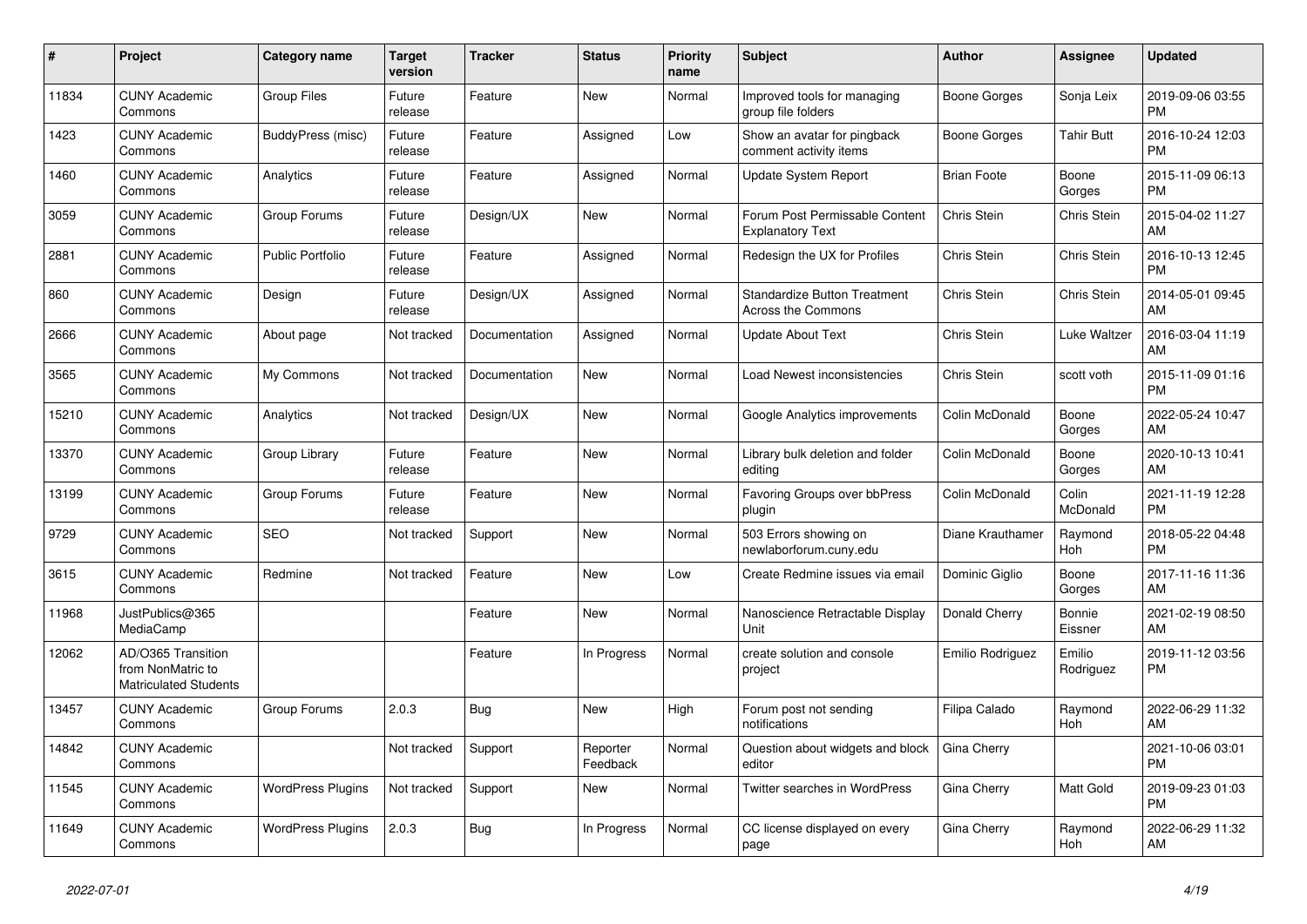| #     | <b>Project</b>                  | <b>Category name</b>     | <b>Target</b><br>version | <b>Tracker</b> | <b>Status</b>        | <b>Priority</b><br>name | Subject                                                               | <b>Author</b> | Assignee            | <b>Updated</b>                |
|-------|---------------------------------|--------------------------|--------------------------|----------------|----------------------|-------------------------|-----------------------------------------------------------------------|---------------|---------------------|-------------------------------|
| 12004 | <b>CUNY Academic</b><br>Commons |                          | Not tracked              | Support        | Reporter<br>Feedback | Normal                  | Notifications for spam blog<br>comments                               | Gina Cherry   | Raymond<br>Hoh      | 2019-11-01 12:05<br><b>PM</b> |
| 3473  | <b>CUNY Academic</b><br>Commons | User Experience          | Future<br>release        | Feature        | Assigned             | Normal                  | Commons profile: Add help info<br>about "Positions" replacing "title" | Keith Miyake  | Samantha<br>Raddatz | 2015-11-09 02:28<br><b>PM</b> |
| 6755  | <b>CUNY Academic</b><br>Commons | WordPress (misc)         | Future<br>release        | Bug            | New                  | Normal                  | Cannot Deactivate Plugin                                              | Laura Kane    |                     | 2016-11-16 01:12<br><b>PM</b> |
| 15613 | <b>CUNY Academic</b><br>Commons |                          | 2.0.3                    | Feature        | Reporter<br>Feedback | Normal                  | Adding "Passster" plugin                                              | Laurie Hurson |                     | 2022-06-29 11:32<br><b>AM</b> |
| 15176 | <b>CUNY Academic</b><br>Commons |                          | Not tracked              | Support        | Reporter<br>Feedback | Normal                  | Archiving Q Writing & Old<br>Wordpress Sites on the Commons           | Laurie Hurson |                     | 2022-02-08 10:28<br>AM        |
| 15923 | <b>CUNY Academic</b><br>Commons |                          | Not tracked              | Feature        | Reporter<br>Feedback | Normal                  | <b>Bellows Plugin Adjustments</b>                                     | Laurie Hurson |                     | 2022-04-20 10:10<br><b>AM</b> |
| 11415 | <b>CUNY Academic</b><br>Commons | <b>WordPress Plugins</b> | Not tracked              | Bug            | Reporter<br>Feedback | Normal                  | Blog Subscriptions in Jetpack                                         | Laurie Hurson |                     | 2019-05-14 10:34<br>AM        |
| 14936 | <b>CUNY Academic</b><br>Commons |                          |                          | <b>Bug</b>     | <b>New</b>           | Normal                  | Commons websites blocked by<br>SPS campus network                     | Laurie Hurson |                     | 2021-11-03 03:57<br><b>PM</b> |
| 14940 | <b>CUNY Academic</b><br>Commons |                          |                          | Bug            | <b>New</b>           | Normal                  | Discrepancy between Commons<br>profile "sites" and actual # of sites  | Laurie Hurson |                     | 2021-11-08 11:09<br>AM        |
| 13650 | <b>CUNY Academic</b><br>Commons | Group Library            | Future<br>release        | Feature        | <b>New</b>           | Normal                  | Forum Attachments in Group<br>Library                                 | Laurie Hurson |                     | 2021-11-19 12:30<br><b>PM</b> |
| 11131 | <b>CUNY Academic</b><br>Commons |                          | Future<br>release        | Feature        | Reporter<br>Feedback | Normal                  | Image Annotation Plugins                                              | Laurie Hurson |                     | 2019-02-26 11:33<br>AM        |
| 15757 | <b>CUNY Academic</b><br>Commons |                          |                          | Bug            | <b>New</b>           | Normal                  | Members # do not match                                                | Laurie Hurson |                     | 2022-03-30 04:52<br><b>PM</b> |
| 12328 | <b>CUNY Academic</b><br>Commons |                          | Not tracked              | Support        | New                  | Normal                  | Sign up Code for Non-CUNY<br>Faculty                                  | Laurie Hurson |                     | 2020-01-28 10:25<br><b>AM</b> |
| 11843 | <b>CUNY Academic</b><br>Commons | WordPress (misc)         | Future<br>release        | Design/UX      | <b>New</b>           | Normal                  | Tweaking the Gutenberg Editor<br>Interface                            | Laurie Hurson |                     | 2022-04-26 12:00<br><b>PM</b> |
| 14538 | <b>CUNY Academic</b><br>Commons |                          | Not tracked              | Support        | Reporter<br>Feedback | Normal                  | <b>Weebly To Commons</b>                                              | Laurie Hurson |                     | 2021-09-14 10:47<br>AM        |
| 14504 | <b>CUNY Academic</b><br>Commons |                          | Not tracked              | Publicity      | Reporter<br>Feedback | Normal                  | Adding showcases to home page<br>menu                                 | Laurie Hurson | Boone<br>Gorges     | 2022-01-19 03:26<br><b>PM</b> |
| 9289  | <b>CUNY Academic</b><br>Commons | <b>WordPress Plugins</b> | Future<br>release        | Bug            | Reporter<br>Feedback | Normal                  | Email Users Plugin                                                    | Laurie Hurson | Boone<br>Gorges     | 2018-10-24 12:34<br><b>PM</b> |
| 12121 | <b>CUNY Academic</b><br>Commons | <b>WordPress Plugins</b> | 2.0.3                    | Feature        | Reporter<br>Feedback | Normal                  | Embedding H5P Iframes on<br><b>Commons Site</b>                       | Laurie Hurson | Boone<br>Gorges     | 2022-06-29 11:32<br>AM.       |
| 16199 | <b>CUNY Academic</b><br>Commons | <b>Directories</b>       | 2.0.3                    | <b>Bug</b>     | <b>New</b>           | Normal                  | Removed "Semester" Filter from<br><b>Courses Directory</b>            | Laurie Hurson | Boone<br>Gorges     | 2022-06-29 11:32<br>AM        |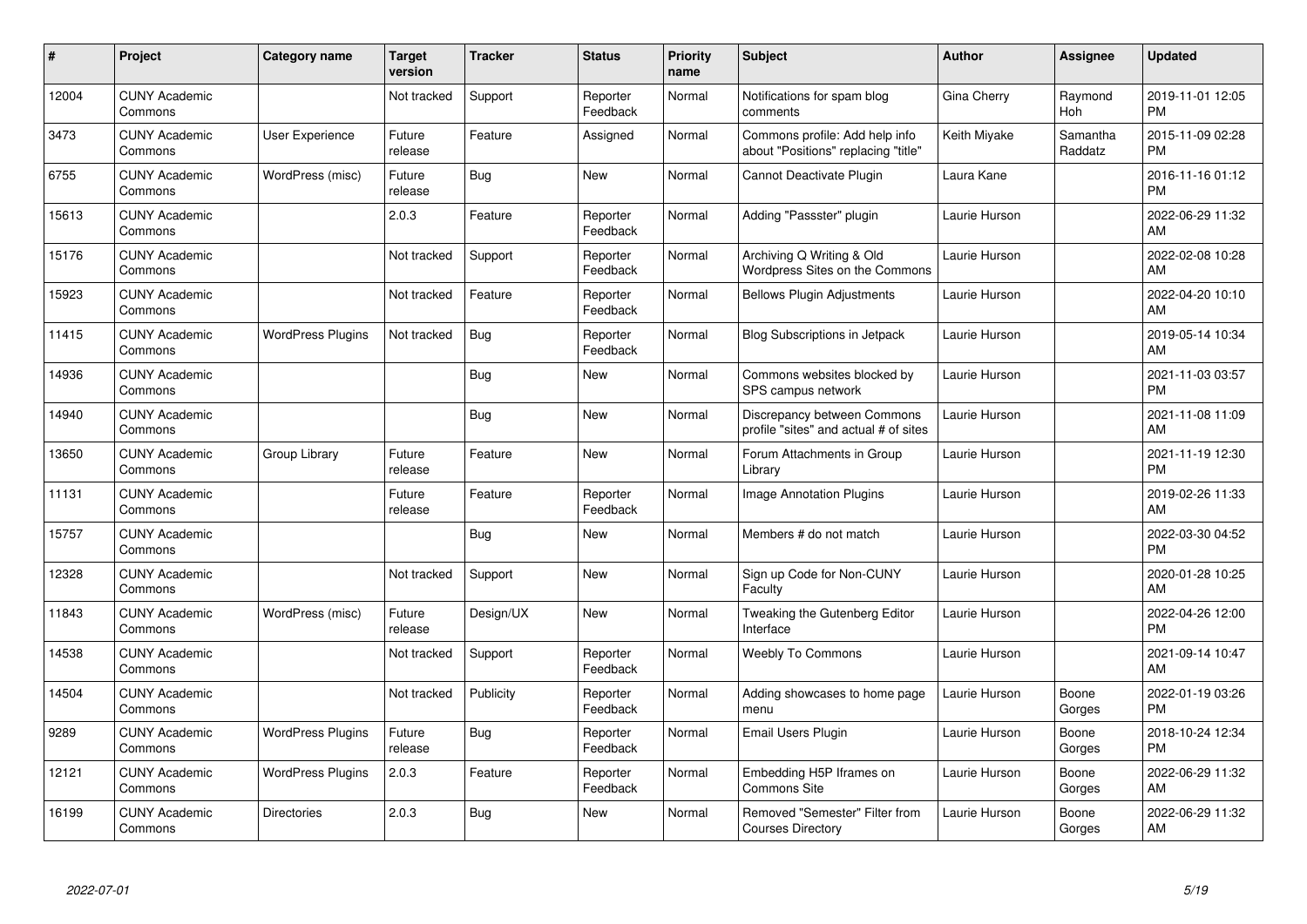| #     | Project                         | <b>Category name</b>     | <b>Target</b><br>version | Tracker    | <b>Status</b>        | <b>Priority</b><br>name | <b>Subject</b>                                                                             | <b>Author</b> | <b>Assignee</b>  | <b>Updated</b>                |
|-------|---------------------------------|--------------------------|--------------------------|------------|----------------------|-------------------------|--------------------------------------------------------------------------------------------|---------------|------------------|-------------------------------|
| 12438 | <b>CUNY Academic</b><br>Commons | Courses                  | Not tracked              | Bug        | New                  | Normal                  | Site appearing twice                                                                       | Laurie Hurson | Boone<br>Gorges  | 2020-02-18 01:34<br>PM.       |
| 11879 | <b>CUNY Academic</b><br>Commons |                          | Not tracked              | Bug        | New                  | Normal                  | Hypothesis comments appearing<br>on multiple, different pdfs across<br>blogs               | Laurie Hurson | Laurie Hurson    | 2019-09-19 02:39<br><b>PM</b> |
| 14475 | <b>CUNY Academic</b><br>Commons |                          | Not tracked              | Publicity  | New                  | Normal                  | OER Showcase Page                                                                          | Laurie Hurson | Laurie Hurson    | 2021-09-14 10:46<br>AM        |
| 12446 | <b>CUNY Academic</b><br>Commons | Groups (misc)            | Future<br>release        | Feature    | Reporter<br>Feedback | Normal                  | Toggle default site to group forum<br>posting                                              | Laurie Hurson | Laurie Hurson    | 2020-03-10 11:57<br>AM        |
| 12484 | <b>CUNY Academic</b><br>Commons |                          | Not tracked              | Support    | Reporter<br>Feedback | Normal                  | Sign up Code for COIL Course<br>starting in March                                          | Laurie Hurson | Matt Gold        | 2020-03-02 02:26<br><b>PM</b> |
| 14787 | <b>CUNY Academic</b><br>Commons | Plugin Packages          | Future<br>release        | Feature    | New                  | Normal                  | Creating a "Design" plugin<br>package                                                      | Laurie Hurson | scott voth       | 2022-04-27 04:56<br><b>PM</b> |
| 11789 | <b>CUNY Academic</b><br>Commons | Courses                  | Future<br>release        | Feature    | New                  | Normal                  | Ability to remove item from<br>Courses list                                                | Laurie Hurson | Sonja Leix       | 2019-09-24 12:28<br><b>PM</b> |
| 9060  | <b>CUNY Academic</b><br>Commons | Commons In A Box         | Not tracked              | Bug        | Hold                 | Normal                  | Problems with CBox image library<br>/ upload                                               | Lisa Rhody    | Raymond<br>Hoh   | 2018-01-10 03:26<br><b>PM</b> |
| 2325  | <b>CUNY Academic</b><br>Commons | BuddyPress (misc)        | Future<br>release        | Feature    | Assigned             | Low                     | Profile should have separate fields<br>for first/last names                                | local admin   | Boone<br>Gorges  | 2015-11-09 06:09<br>PM.       |
| 2610  | <b>CUNY Academic</b><br>Commons | Group Invitations        | Future<br>release        | Feature    | Assigned             | Low                     | Request: Custom invitation<br>message to group invites                                     | local admin   | Boone<br>Gorges  | 2015-11-09 06:13<br><b>PM</b> |
| 2175  | <b>CUNY Academic</b><br>Commons | WordPress (misc)         | Not tracked              | Support    | Assigned             | Normal                  | Subscibe 2 vs. Jetpack<br>subscription options                                             | local admin   | Matt Gold        | 2016-01-26 04:58<br><b>PM</b> |
| 2612  | <b>CUNY Academic</b><br>Commons |                          | Not tracked              | Publicity  | Assigned             | Normal                  | Pinterest site for the Commons                                                             | local admin   | Sarah<br>Morgano | 2016-03-04 11:19<br>AM.       |
| 6356  | <b>CUNY Academic</b><br>Commons | <b>WordPress Plugins</b> | Future<br>release        | Bug        | Reporter<br>Feedback | Low                     | Should Subscribe2 be<br>deprecated?                                                        | Luke Waltzer  |                  | 2017-03-20 12:20<br><b>PM</b> |
| 9895  | <b>CUNY Academic</b><br>Commons | Onboarding               | Future<br>release        | Feature    | Assigned             | Normal                  | Add "Accept Invitation"<br>link/button/function to Group<br>and/or Site invitation emails? | Luke Waltzer  | Boone<br>Gorges  | 2018-06-07 12:42<br><b>PM</b> |
| 9211  | <b>CUNY Academic</b><br>Commons | <b>WordPress Plugins</b> | Future<br>release        | Support    | Reporter<br>Feedback | Normal                  | Auto-Role Setting in Forum Plugin<br><b>Causing Some Confusion</b>                         | Luke Waltzer  | Boone<br>Gorges  | 2018-03-13 11:44<br>AM.       |
| 8835  | <b>CUNY Academic</b><br>Commons | Blogs (BuddyPress)       | Future<br>release        | Feature    | New                  | Normal                  | Extend cuny.is shortlinks to sites                                                         | Luke Waltzer  | Boone<br>Gorges  | 2022-04-26 11:59<br>AM        |
| 6389  | <b>CUNY Academic</b><br>Commons | <b>BuddyPress Docs</b>   | Future<br>release        | Feature    | New                  | Low                     | Make Discussion Area Visible<br>When Editing a Doc                                         | Luke Waltzer  | Boone<br>Gorges  | 2016-10-21 04:16<br>PM.       |
| 7981  | <b>CUNY Academic</b><br>Commons | Social Paper             | Future<br>release        | <b>Bug</b> | New                  | Normal                  | Social Paper comments should<br>not go to spam                                             | Luke Waltzer  | Boone<br>Gorges  | 2018-04-16 03:52<br><b>PM</b> |
| 5268  | <b>CUNY Academic</b><br>Commons | Group Forums             | Future<br>release        | <b>Bug</b> | Assigned             | Normal                  | Long-time to post to multiple<br>groups                                                    | Luke Waltzer  | Daniel Jones     | 2016-09-07 06:31<br><b>PM</b> |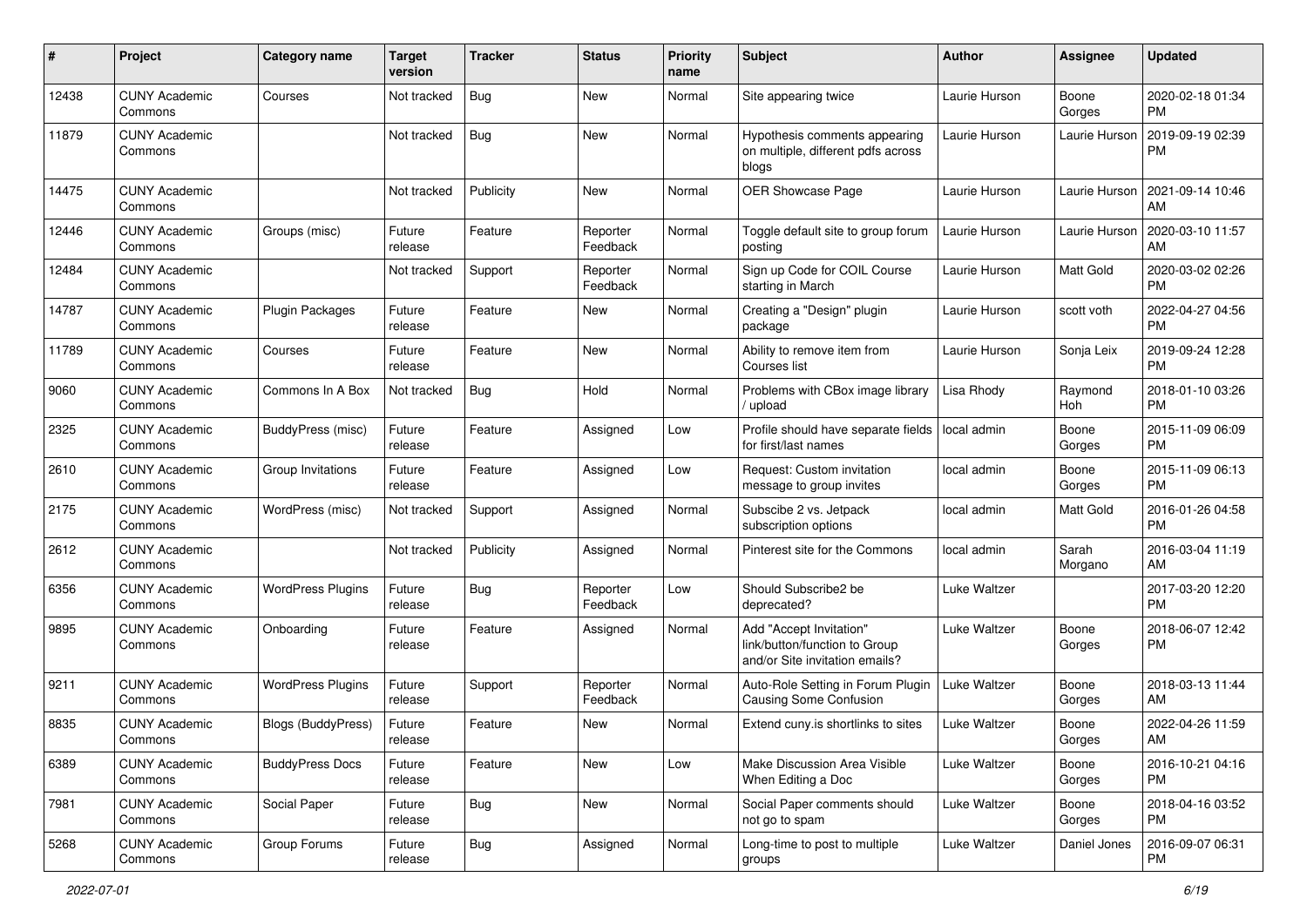| #     | Project                         | <b>Category name</b>      | Target<br>version | <b>Tracker</b> | <b>Status</b>        | Priority<br>name | <b>Subject</b>                                                   | <b>Author</b>   | <b>Assignee</b>     | <b>Updated</b>                |
|-------|---------------------------------|---------------------------|-------------------|----------------|----------------------|------------------|------------------------------------------------------------------|-----------------|---------------------|-------------------------------|
| 6078  | <b>CUNY Academic</b><br>Commons | <b>Blogs (BuddyPress)</b> | Future<br>release | Feature        | <b>New</b>           | Normal           | <b>Explore Adding Network Blog</b><br>Metadata Plugin            | Luke Waltzer    | Luke Waltzer        | 2016-10-11 10:29<br><b>PM</b> |
| 7624  | <b>CUNY Academic</b><br>Commons | BuddyPress (misc)         | Future<br>release | Design/UX      | <b>New</b>           | Normal           | <b>BP Notifications</b>                                          | Luke Waltzer    | Paige Dupont        | 2017-02-08 10:43<br><b>PM</b> |
| 6392  | <b>CUNY Academic</b><br>Commons | Group Forums              | Future<br>release | Design/UX      | Assigned             | Low              | Composition/Preview Panes in<br>Forum Posts                      | Luke Waltzer    | Paige Dupont        | 2016-10-21 04:26<br><b>PM</b> |
| 13430 | <b>CUNY Academic</b><br>Commons | Reply By Email            | Not tracked       | <b>Bug</b>     | <b>New</b>           | Normal           | Delay in RBE                                                     | Luke Waltzer    | Raymond<br>Hoh      | 2020-10-13 11:16<br>AM        |
| 7928  | <b>CUNY Academic</b><br>Commons | Group Forums              | Not tracked       | Bug            | <b>New</b>           | Normal           | Duplicate Forum post                                             | Luke Waltzer    | Raymond<br>Hoh      | 2017-04-11 09:27<br><b>PM</b> |
| 6644  | <b>CUNY Academic</b><br>Commons |                           | Not tracked       | Bug            | Reporter<br>Feedback | High             | White Screen at Login Pge                                        | Luke Waltzer    | Raymond<br>Hoh      | 2016-11-21 10:34<br><b>PM</b> |
| 5317  | <b>CUNY Academic</b><br>Commons | <b>Group Blogs</b>        | Not tracked       | <b>Bug</b>     | Reporter<br>Feedback | Normal           | Notifications of New Post Didn't<br>Come                         | Luke Waltzer    | Samantha<br>Raddatz | 2016-03-21 10:41<br><b>PM</b> |
| 5225  | <b>CUNY Academic</b><br>Commons | Registration              | Future<br>release | Feature        | Assigned             | Normal           | On-boarding Issues                                               | Luke Waltzer    | Samantha<br>Raddatz | 2016-02-12 02:58<br><b>PM</b> |
| 8078  | <b>CUNY Academic</b><br>Commons | <b>WordPress Plugins</b>  | Future<br>release | System Upgrade | Assigned             | Normal           | <b>CommentPress Updates</b>                                      | Margaret Galvan | Christian<br>Wach   | 2017-05-08 03:49<br><b>PM</b> |
| 7828  | <b>CUNY Academic</b><br>Commons |                           | Not tracked       | Feature        | Assigned             | Normal           | Theme Assessment 2017                                            | Margaret Galvan | Margaret<br>Galvan  | 2017-05-02 10:41<br><b>PM</b> |
| 8211  | <b>CUNY Academic</b><br>Commons | <b>WordPress Themes</b>   | Future<br>release | Feature        | <b>New</b>           | Normal           | Theme Suggestions: Material<br>Design-Inspired Themes            | Margaret Galvan | Margaret<br>Galvan  | 2017-08-07 02:48<br><b>PM</b> |
| 12352 | <b>CUNY Academic</b><br>Commons |                           | Not tracked       | Support        | <b>New</b>           | Normal           | "posts list" page builder block<br>option                        | Marilyn Weber   |                     | 2020-02-03 01:29<br><b>PM</b> |
| 11848 | <b>CUNY Academic</b><br>Commons |                           | Not tracked       | Support        | Hold                 | Normal           | a Dean of Faculty wants to share<br>a large file                 | Marilyn Weber   |                     | 2019-09-24 08:44<br>AM        |
| 13034 | <b>CUNY Academic</b><br>Commons |                           | Not tracked       | Support        | Reporter<br>Feedback | Normal           | a site is asking people to join the<br>Commons to get a download | Marilyn Weber   |                     | 2020-07-12 07:23<br>AM.       |
| 13255 | <b>CUNY Academic</b><br>Commons |                           | Not tracked       | Support        | Reporter<br>Feedback | Normal           | Accessibility problems                                           | Marilyn Weber   |                     | 2020-09-01 05:48<br><b>PM</b> |
| 5199  | <b>CUNY Academic</b><br>Commons | Social Paper              | Future<br>release | Feature        | New                  | Normal           | add tables to the SP editor                                      | Marilyn Weber   |                     | 2016-10-24 11:27<br>AM        |
| 15370 | <b>CUNY Academic</b><br>Commons |                           |                   | Support        | Reporter<br>Feedback | Normal           | All-in-One Event Calendar?                                       | Marilyn Weber   |                     | 2022-02-17 11:03<br><b>AM</b> |
| 11787 | <b>CUNY Academic</b><br>Commons |                           | Not tracked       | Support        | Reporter<br>Feedback | Normal           | automated comments notifications<br>on ZenDesk                   | Marilyn Weber   |                     | 2019-08-26 06:18<br><b>PM</b> |
| 13975 | <b>CUNY Academic</b><br>Commons | Social Paper              | Not tracked       | Support        | Reporter<br>Feedback | Normal           | can't approve comments on Social<br>Paper paper                  | Marilyn Weber   |                     | 2021-02-12 09:33<br>AM        |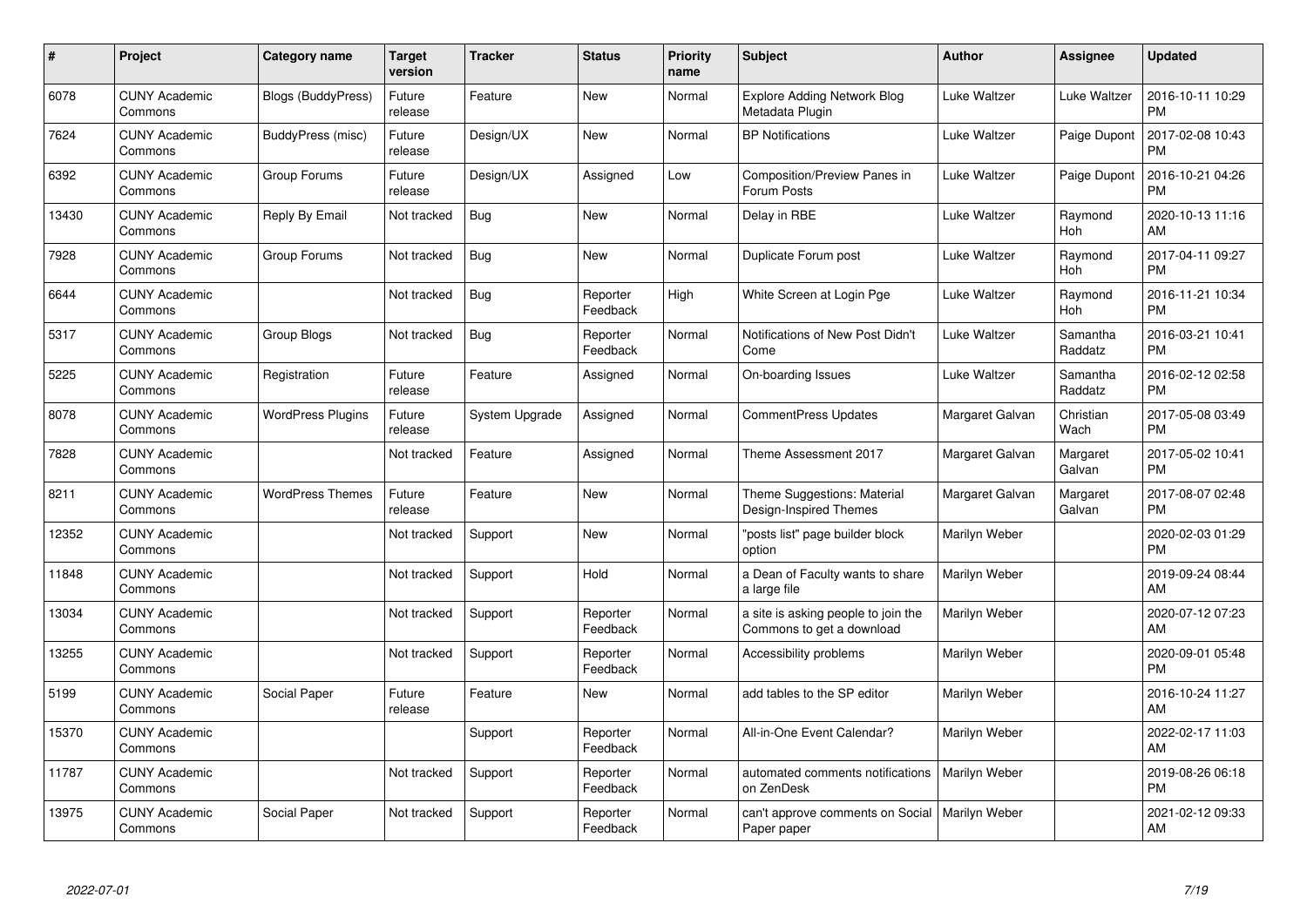| #     | Project                         | Category name              | <b>Target</b><br>version | <b>Tracker</b> | <b>Status</b>        | <b>Priority</b><br>name | <b>Subject</b>                                                                                | <b>Author</b> | <b>Assignee</b> | <b>Updated</b>                |
|-------|---------------------------------|----------------------------|--------------------------|----------------|----------------------|-------------------------|-----------------------------------------------------------------------------------------------|---------------|-----------------|-------------------------------|
| 5992  | <b>CUNY Academic</b><br>Commons | <b>Email Notifications</b> | Future<br>release        | Feature        | New                  | Normal                  | Changing the From line of<br>autogenerated blog emails                                        | Marilyn Weber |                 | 2018-09-27 05:19<br><b>PM</b> |
| 10657 | <b>CUNY Academic</b><br>Commons |                            | Not tracked              | Support        | Reporter<br>Feedback | Normal                  | child theme problems                                                                          | Marilyn Weber |                 | 2018-11-08 01:19<br><b>PM</b> |
| 11519 | <b>CUNY Academic</b><br>Commons |                            | Not tracked              | Support        | Assigned             | Normal                  | comment option not appearing                                                                  | Marilyn Weber |                 | 2019-09-24 10:28<br>AM        |
| 11509 | <b>CUNY Academic</b><br>Commons |                            | Not tracked              | Support        | Reporter<br>Feedback | Normal                  | deleted Page causing a Menu<br>problem?                                                       | Marilyn Weber |                 | 2019-06-04 09:54<br>AM        |
| 15260 | <b>CUNY Academic</b><br>Commons |                            |                          | Support        | Reporter<br>Feedback | Normal                  | Diacritical markings   European<br>Stages                                                     | Marilyn Weber |                 | 2022-02-04 08:16<br>AM        |
| 15655 | <b>CUNY Academic</b><br>Commons |                            | 2.0.3                    | Support        | Reporter<br>Feedback | Normal                  | Event Aggregator plugin?                                                                      | Marilyn Weber |                 | 2022-06-29 11:32<br>AM        |
| 15565 | <b>CUNY Academic</b><br>Commons |                            |                          | Support        | New                  | Normal                  | Events - send updates to an email<br>listserv                                                 | Marilyn Weber |                 | 2022-03-10 01:06<br><b>PM</b> |
| 14398 | <b>CUNY Academic</b><br>Commons |                            | Not tracked              | Support        | Reporter<br>Feedback | Normal                  | Events plug-in notification problem                                                           | Marilyn Weber |                 | 2021-05-11 11:21<br>AM        |
| 15169 | <b>CUNY Academic</b><br>Commons |                            | 2.0.3                    | Support        | Reporter<br>Feedback | Normal                  | new Prelude website zipfiles for<br>custom theme and other files.                             | Marilyn Weber |                 | 2022-06-29 11:32<br>AM        |
| 15045 | <b>CUNY Academic</b><br>Commons |                            |                          | Support        | New                  | Normal                  | no result for KCeL in the search<br>box on the commons                                        | Marilyn Weber |                 | 2021-12-10 11:29<br>AM        |
| 14074 | <b>CUNY Academic</b><br>Commons | WordPress (misc)           | Not tracked              | Support        | Reporter<br>Feedback | Normal                  | page password protection problem                                                              | Marilyn Weber |                 | 2021-03-02 11:03<br>AM        |
| 11771 | <b>CUNY Academic</b><br>Commons |                            | Not tracked              | Support        | Reporter<br>Feedback | Normal                  | post displays in sections                                                                     | Marilyn Weber |                 | 2019-08-20 10:34<br>AM        |
| 13912 | <b>CUNY Academic</b><br>Commons |                            | Not tracked              | Feature        | Hold                 | Low                     | posting "missed schedule"                                                                     | Marilyn Weber |                 | 2021-02-23 10:46<br>AM        |
| 14900 | <b>CUNY Academic</b><br>Commons |                            | Not tracked              | Support        | Reporter<br>Feedback | Normal                  | previous theme?                                                                               | Marilyn Weber |                 | 2021-10-25 10:31<br>AM        |
| 15685 | <b>CUNY Academic</b><br>Commons |                            |                          | Support        | New                  | High                    | problem with chrome?                                                                          | Marilyn Weber |                 | 2022-04-25 03:40<br><b>PM</b> |
| 16099 | <b>CUNY Academic</b><br>Commons |                            |                          | Support        | Reporter<br>Feedback | Normal                  | request for Newsletter Glue                                                                   | Marilyn Weber |                 | 2022-05-13 12:14<br><b>PM</b> |
| 12360 | <b>CUNY Academic</b><br>Commons | <b>WordPress Themes</b>    | Not tracked              | <b>Bug</b>     | Reporter<br>Feedback | Normal                  | site just says "DANTE We are<br>currently in maintenance mode,<br>please check back shortly." | Marilyn Weber |                 | 2020-02-04 12:13<br><b>PM</b> |
| 15816 | <b>CUNY Academic</b><br>Commons |                            | Not tracked              | Support        | New                  | Normal                  | slow loading at SPS                                                                           | Marilyn Weber |                 | 2022-04-05 01:26<br><b>PM</b> |
| 5205  | <b>CUNY Academic</b><br>Commons | Social Paper               | Future<br>release        | Feature        | <b>New</b>           | Normal                  | Social Paper folders                                                                          | Marilyn Weber |                 | 2016-02-11 10:24<br><b>PM</b> |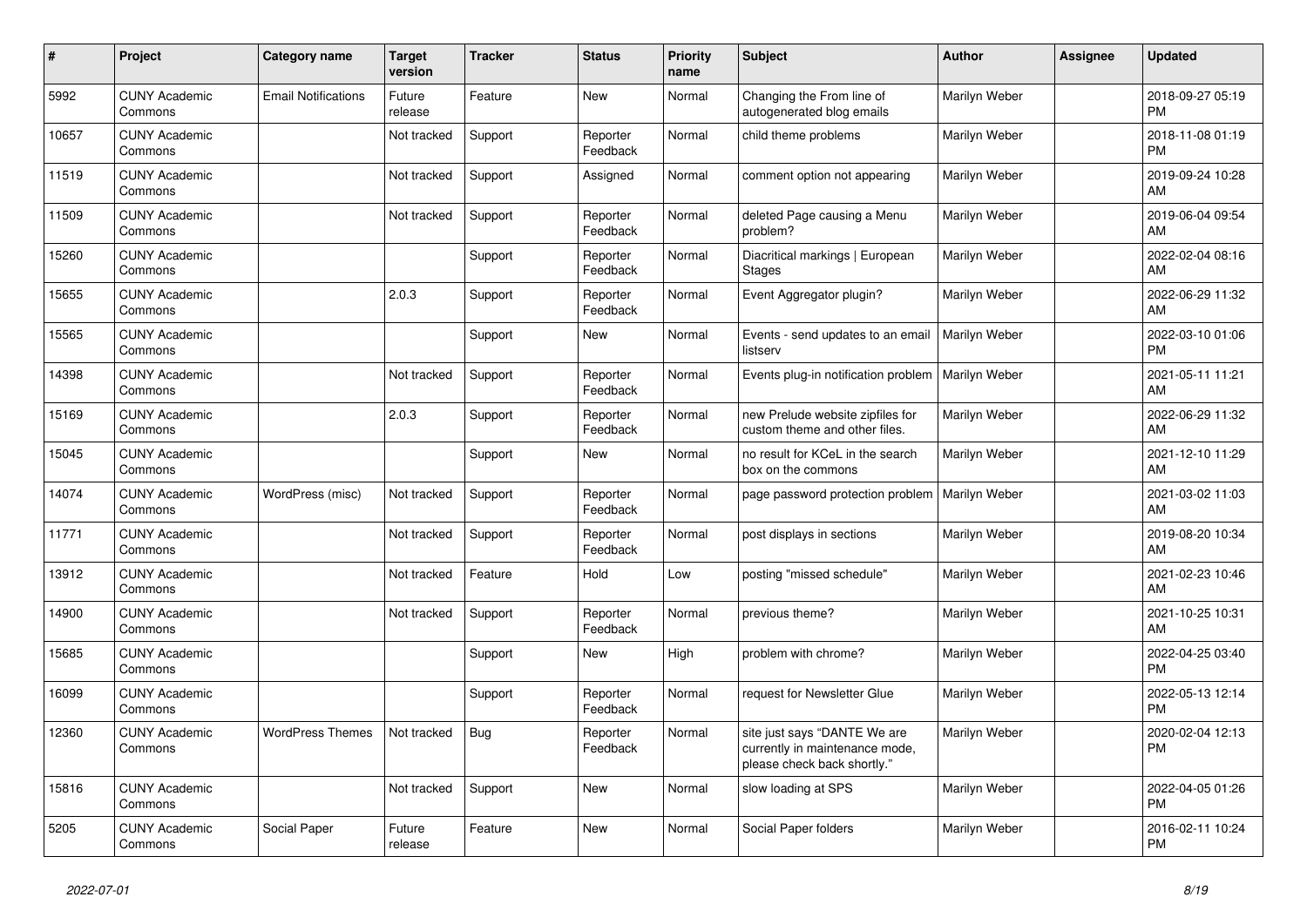| #     | Project                         | <b>Category name</b>       | <b>Target</b><br>version | <b>Tracker</b> | <b>Status</b>        | Priority<br>name | <b>Subject</b>                                                                                                                                        | <b>Author</b> | <b>Assignee</b>     | <b>Updated</b>                |
|-------|---------------------------------|----------------------------|--------------------------|----------------|----------------------|------------------|-------------------------------------------------------------------------------------------------------------------------------------------------------|---------------|---------------------|-------------------------------|
| 14911 | <b>CUNY Academic</b><br>Commons | <b>WordPress Themes</b>    | Not tracked              | Support        | New                  | Normal           | Twentytwentyone theme                                                                                                                                 | Marilyn Weber |                     | 2021-10-28 10:37<br>AM        |
| 12350 | <b>CUNY Academic</b><br>Commons | <b>Blogs (BuddyPress)</b>  | Not tracked              | Support        | Reporter<br>Feedback | Normal           | URL creation problem                                                                                                                                  | Marilyn Weber |                     | 2020-02-03 11:27<br>AM        |
| 14784 | <b>CUNY Academic</b><br>Commons |                            |                          | Support        | Reporter<br>Feedback | Normal           | User report of logo problem when<br>using Customizer theme                                                                                            | Marilyn Weber |                     | 2021-09-17 10:25<br>AM        |
| 10273 | <b>CUNY Academic</b><br>Commons | Registration               | Not tracked              | Support        | Reporter<br>Feedback | Normal           | users combining CF and campus<br>address                                                                                                              | Marilyn Weber |                     | 2019-09-18 10:58<br>AM        |
| 9207  | <b>CUNY Academic</b><br>Commons |                            | Future<br>release        | Support        | Reporter<br>Feedback | Normal           | display dashboards made in<br>Tableau?                                                                                                                | Marilyn Weber | Boone<br>Gorges     | 2018-04-10 10:42<br>AM        |
| 5052  | <b>CUNY Academic</b><br>Commons | Social Paper               | Future<br>release        | Feature        | <b>New</b>           | Low              | Sentence by sentence or line by<br>line comments (SP suggestion #3)                                                                                   | Marilyn Weber | Boone<br>Gorges     | 2016-02-11 10:24<br><b>PM</b> |
| 9835  | <b>CUNY Academic</b><br>Commons | Group Forums               | Future<br>release        | Bug            | Assigned             | Normal           | add a "like" function?                                                                                                                                | Marilyn Weber | <b>Erik Trainer</b> | 2018-06-05 01:49<br><b>PM</b> |
| 12382 | <b>CUNY Academic</b><br>Commons | Membership                 | Not tracked              | Support        | <b>New</b>           | Normal           | Email request change                                                                                                                                  | Marilyn Weber | Marilyn<br>Weber    | 2020-02-06 12:56<br><b>PM</b> |
| 8607  | <b>CUNY Academic</b><br>Commons |                            | Not tracked              | Support        | New                  | Normal           | Paypal?                                                                                                                                               | Marilyn Weber | Matt Gold           | 2018-05-15 01:37<br><b>PM</b> |
| 12741 | <b>CUNY Academic</b><br>Commons | <b>WordPress Plugins</b>   | Not tracked              | Support        | Reporter<br>Feedback | Normal           | <b>Tableau Public Viz Block</b>                                                                                                                       | Marilyn Weber | Raymond<br>Hoh      | 2020-05-12 11:00<br>AM        |
| 11149 | <b>CUNY Academic</b><br>Commons |                            | Not tracked              | Support        | Reporter<br>Feedback | Normal           | comments getting blocked                                                                                                                              | Marilyn Weber | Raymond<br>Hoh      | 2019-03-26 11:40<br>AM        |
| 13328 | <b>CUNY Academic</b><br>Commons | Group Forums               | Not tracked              | Bug            | Reporter<br>Feedback | Normal           | cross-posting in two related<br>groups                                                                                                                | Marilyn Weber | Raymond<br>Hoh      | 2020-09-15 10:39<br><b>PM</b> |
| 11971 | <b>CUNY Academic</b><br>Commons | <b>Email Notifications</b> | Future<br>release        | Bug            | Reporter<br>Feedback | Low              | Pictures obscured in emailed post<br>notifications                                                                                                    | Marilyn Weber | Raymond<br>Hoh      | 2019-11-21 01:14<br><b>PM</b> |
| 13286 | <b>CUNY Academic</b><br>Commons |                            | Not tracked              | Support        | New                  | Normal           | problem connecting with<br>WordPress app                                                                                                              | Marilyn Weber | Raymond<br>Hoh      | 2020-09-08 11:16<br>AM        |
| 16110 | <b>CUNY Academic</b><br>Commons |                            |                          | Support        | Reporter<br>Feedback | Normal           | remove Creative Commons<br>license from pages?                                                                                                        | Marilyn Weber | Raymond<br>Hoh      | 2022-05-17 06:11<br><b>PM</b> |
| 5282  | <b>CUNY Academic</b><br>Commons | Social Paper               | Future<br>release        | Bug            | New                  | Normal           | Replying via email directs to paper<br>but not individual comment.                                                                                    | Marilyn Weber | Raymond<br>Hoh      | 2016-03-02 01:48<br><b>PM</b> |
| 5058  | <b>CUNY Academic</b><br>Commons | Social Paper               | Future<br>release        | Feature        | New                  | Low              | Can there be a clearer signal that<br>even when comments have<br>already been made you add<br>comments by clicking on the side?<br>(SP suggestion #5) | Marilyn Weber | Samantha<br>Raddatz | 2016-02-11 10:24<br><b>PM</b> |
| 5397  | <b>CUNY Academic</b><br>Commons | Social Paper               | Future<br>release        | Feature        | <b>New</b>           | Normal           | frustrating to have to<br>enable/disable in SP                                                                                                        | Marilyn Weber | Samantha<br>Raddatz | 2016-04-20 03:39<br><b>PM</b> |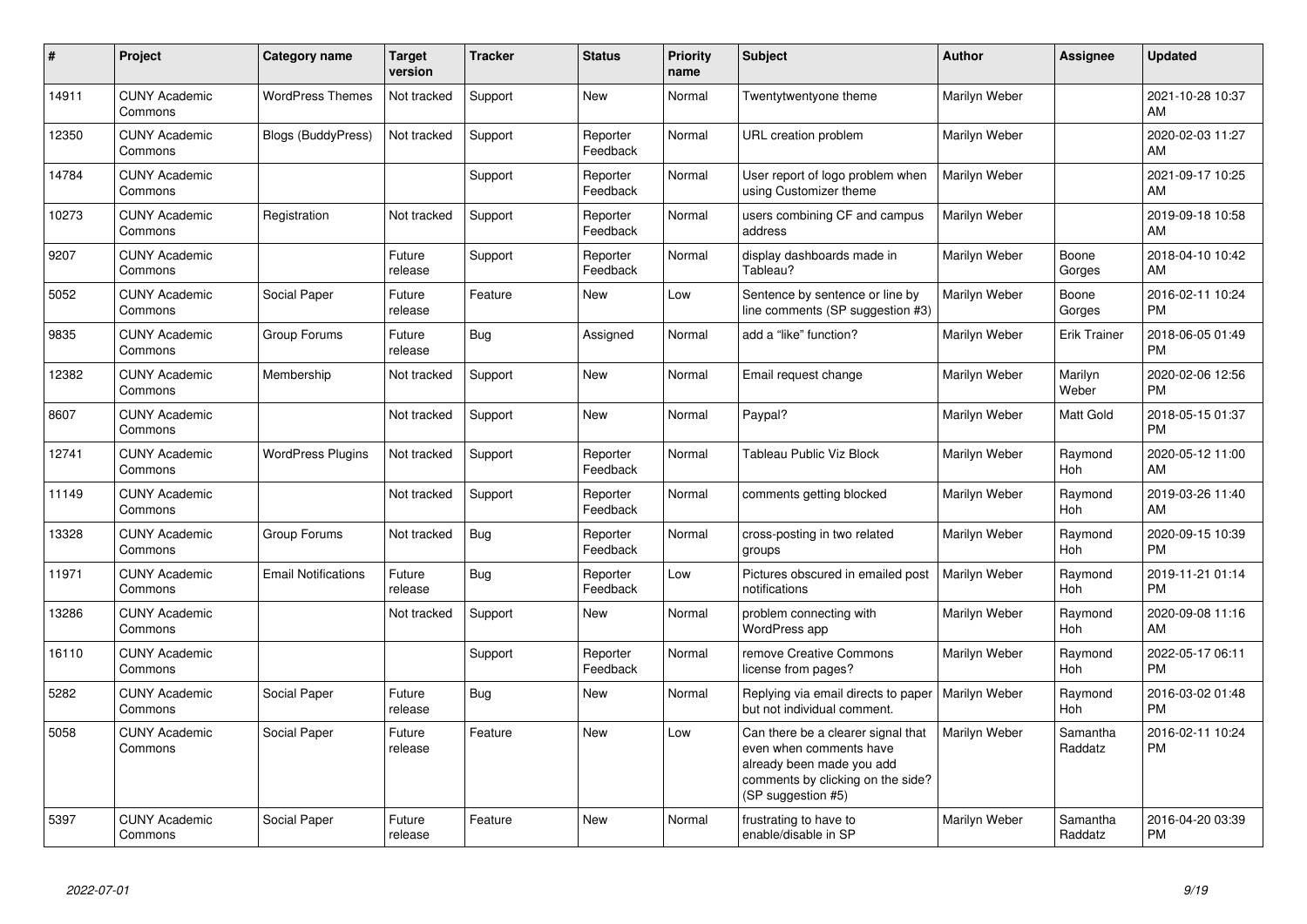| $\vert$ # | Project                               | Category name            | <b>Target</b><br>version | <b>Tracker</b> | <b>Status</b>        | <b>Priority</b><br>name | <b>Subject</b>                                                        | <b>Author</b>      | <b>Assignee</b>     | <b>Updated</b>                |
|-----------|---------------------------------------|--------------------------|--------------------------|----------------|----------------------|-------------------------|-----------------------------------------------------------------------|--------------------|---------------------|-------------------------------|
| 5050      | <b>CUNY Academic</b><br>Commons       | Social Paper             | Future<br>release        | Feature        | <b>New</b>           | Low                     | Making comments visible in SP<br>editing mode (SP suggestion #1)      | Marilyn Weber      | Samantha<br>Raddatz | 2019-09-17 11:10<br><b>PM</b> |
| 5053      | <b>CUNY Academic</b><br>Commons       | Social Paper             | Future<br>release        | Feature        | <b>New</b>           | Low                     | Scrollable menu to add readers<br>(SP suggestion #4)                  | Marilyn Weber      | Samantha<br>Raddatz | 2016-04-21 05:21<br><b>PM</b> |
| 2577      | <b>NYCDH Community</b><br>Site        |                          |                          | Feature        | Assigned             | Low                     | Investigate Potential to Add Links<br>to the Forum                    | Mark Newton        | Alex Gil            | 2013-05-16 09:40<br><b>PM</b> |
| 2576      | <b>NYCDH Community</b><br>Site        |                          |                          | Bug            | Hold                 | Low                     | Test Next Button in Javascript<br><b>Tutorial Under Activities</b>    | <b>Mark Newton</b> | Alex Gil            | 2013-05-18 02:55<br><b>PM</b> |
| 2573      | <b>NYCDH Community</b><br><b>Site</b> |                          |                          | Feature        | Reporter<br>Feedback | Normal                  | Add dh_nyc twitter list feed to site                                  | <b>Mark Newton</b> | Matt Gold           | 2013-05-16 11:42<br><b>PM</b> |
| 2571      | <b>NYCDH Community</b><br>Site        |                          |                          | Feature        | Assigned             | Normal                  | Add Google custom search box to<br>homepage                           | Mark Newton        | Raymond<br>Hoh      | 2013-05-18 07:49<br><b>PM</b> |
| 2574      | <b>NYCDH Community</b><br>Site        |                          |                          | Feature        | Assigned             | Normal                  | Add Way to Upload Files to<br>Groups                                  | <b>Mark Newton</b> | Raymond<br>Hoh      | 2013-05-18 07:46<br><b>PM</b> |
| 10769     | <b>CUNY Academic</b><br>Commons       | <b>WordPress Themes</b>  | Not tracked              | <b>Bug</b>     | Reporter<br>Feedback | Normal                  | 2011 Theme Sidebar                                                    | Mark Webb          |                     | 2018-12-04 04:09<br><b>PM</b> |
| 11120     | <b>CUNY Academic</b><br>Commons       | <b>WordPress Plugins</b> | Not tracked              | <b>Bug</b>     | Reporter<br>Feedback | Normal                  | Events Manager Events Not<br>Showing Up                               | Mark Webb          |                     | 2019-02-27 04:10<br><b>PM</b> |
| 10678     | <b>CUNY Academic</b><br>Commons       |                          | Not tracked              | <b>Bug</b>     | Reporter<br>Feedback | High                    | Newsletter Plugin Not Sending<br><b>Out Newsletters</b>               | Mark Webb          | Boone<br>Gorges     | 2019-09-16 09:38<br><b>PM</b> |
| 10262     | <b>CUNY Academic</b><br>Commons       |                          | Not tracked              | Bug            | Reporter<br>Feedback | Normal                  | Newsletter Plugin: Broken Image<br>at Bottom of All Newsletters       | Mark Webb          | Raymond<br>Hoh      | 2018-08-30 05:17<br><b>PM</b> |
| 364       | <b>CUNY Academic</b><br>Commons       | <b>WordPress Plugins</b> | Future<br>release        | Feature        | <b>New</b>           | Normal                  | <b>Bulletin Board</b>                                                 | <b>Matt Gold</b>   |                     | 2015-01-05 08:50<br><b>PM</b> |
| 16307     | <b>CUNY Academic</b><br>Commons       |                          |                          | Bug            | <b>New</b>           | Normal                  | Add brief messaging to<br>accept/decline group membership<br>requests | Matt Gold          | Boone<br>Gorges     | 2022-06-27 06:13<br><b>PM</b> |
| 3220      | <b>CUNY Academic</b><br>Commons       | <b>Public Portfolio</b>  | Future<br>release        | Feature        | Assigned             | Normal                  | Add indent/outdent option to<br>Formatting Buttons on Profile<br>Page | <b>Matt Gold</b>   | Boone<br>Gorges     | 2014-05-21 10:39<br><b>PM</b> |
| 2223      | <b>CUNY Academic</b><br>Commons       | <b>WordPress Plugins</b> | Future<br>release        | Feature        | Assigned             | Low                     | Add Participad to the CUNY<br>Academic Commons                        | <b>Matt Gold</b>   | Boone<br>Gorges     | 2014-09-17 10:03<br><b>PM</b> |
| 554       | <b>CUNY Academic</b><br>Commons       | BuddyPress (misc)        | Future<br>release        | Feature        | Assigned             | Normal                  | Add Trackback notifications to<br>site-wide activity feed             | <b>Matt Gold</b>   | Boone<br>Gorges     | 2015-11-09 06:19<br><b>PM</b> |
| 3308      | <b>CUNY Academic</b><br>Commons       | Group Invitations        | Future<br>release        | Feature        | Assigned             | Normal                  | Allow members to rescind group<br>invitations                         | <b>Matt Gold</b>   | Boone<br>Gorges     | 2015-04-01 08:53<br><b>PM</b> |
| 2523      | <b>CUNY Academic</b><br>Commons       | <b>BuddyPress Docs</b>   | Future<br>release        | Feature        | Assigned             | Normal                  | Allow Users to Upload Images to<br><b>BP</b> Docs                     | <b>Matt Gold</b>   | Boone<br>Gorges     | 2015-11-09 06:14<br><b>PM</b> |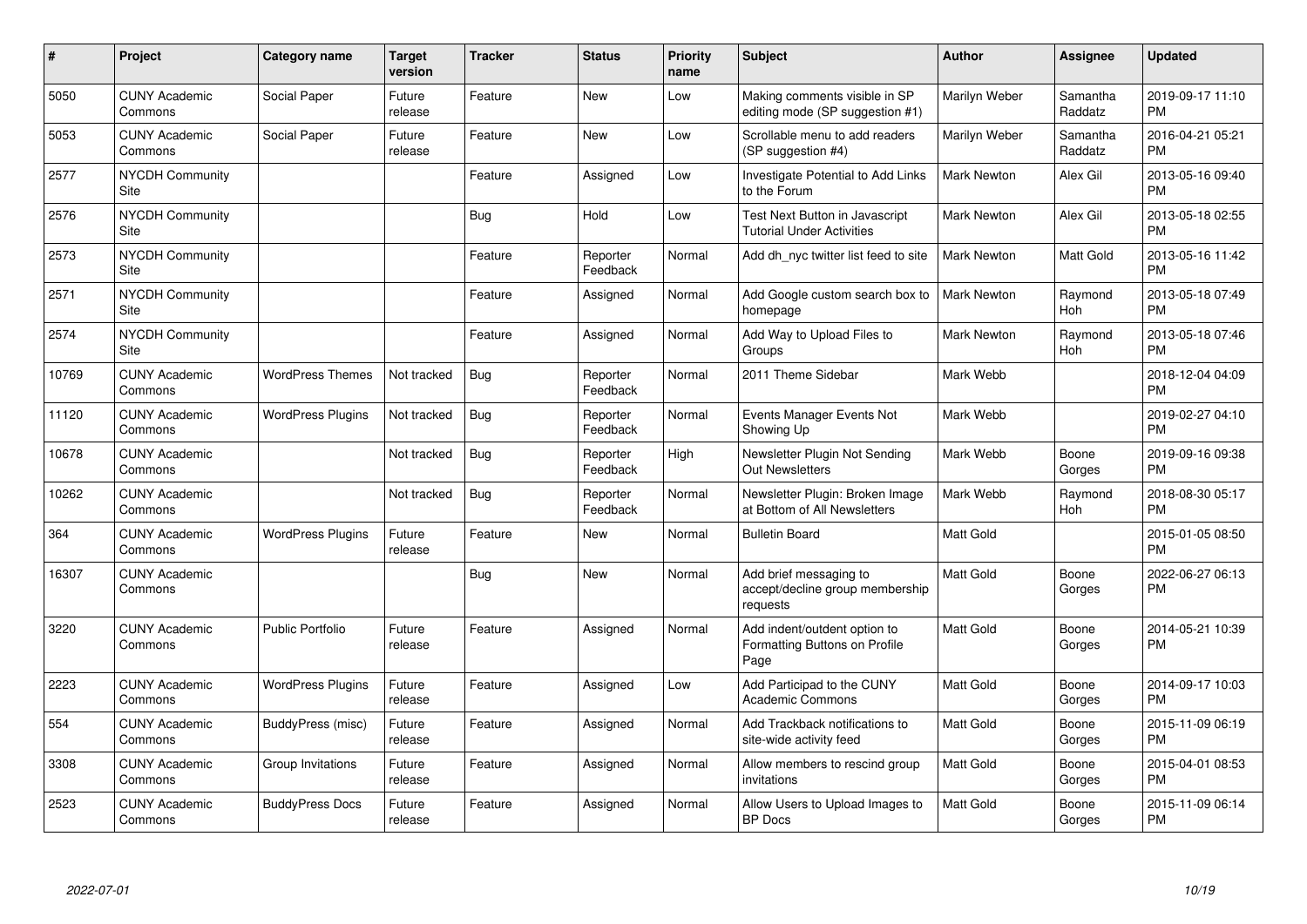| #     | Project                         | <b>Category name</b>     | <b>Target</b><br>version | <b>Tracker</b> | <b>Status</b>        | <b>Priority</b><br>name | <b>Subject</b>                                                       | <b>Author</b>    | Assignee        | <b>Updated</b>                |
|-------|---------------------------------|--------------------------|--------------------------|----------------|----------------------|-------------------------|----------------------------------------------------------------------|------------------|-----------------|-------------------------------|
| 635   | <b>CUNY Academic</b><br>Commons | <b>BuddyPress (misc)</b> | Future<br>release        | Feature        | Assigned             | Normal                  | Big Blue Button -<br>Videoconferencing in Groups and<br><b>Blogs</b> | <b>Matt Gold</b> | Boone<br>Gorges | 2011-03-14 03:24<br><b>PM</b> |
| 3042  | <b>CUNY Academic</b><br>Commons | <b>Public Portfolio</b>  | Future<br>release        | Feature        | Assigned             | Normal                  | Browsing member interests                                            | <b>Matt Gold</b> | Boone<br>Gorges | 2015-03-21 09:04<br><b>PM</b> |
| 4980  | <b>CUNY Academic</b><br>Commons | Home Page                | Future<br>release        | Feature        | Assigned             | Normal                  | <b>CAC Featured Content -- Adding</b><br>Randomization               | Matt Gold        | Boone<br>Gorges | 2016-12-12 03:01<br><b>PM</b> |
| 8756  | <b>CUNY Academic</b><br>Commons | Group Blogs              | Future<br>release        | Feature        | Hold                 | Normal                  | Connect multiple blogs to one<br>group?                              | <b>Matt Gold</b> | Boone<br>Gorges | 2017-09-30 10:42<br>AM        |
| 599   | <b>CUNY Academic</b><br>Commons | BuddyPress (misc)        | Future<br>release        | Feature        | Assigned             | Normal                  | Consider adding rating plugins for<br><b>BuddyPress/BBPress</b>      | Matt Gold        | Boone<br>Gorges | 2011-08-22 06:50<br><b>PM</b> |
| 13949 | <b>CUNY Academic</b><br>Commons |                          | Not tracked              | Bug            | <b>New</b>           | Normal                  | Continued debugging of runaway<br>MySQL connections                  | <b>Matt Gold</b> | Boone<br>Gorges | 2021-09-14 10:42<br>AM        |
| 4238  | <b>CUNY Academic</b><br>Commons | Events                   | Future<br>release        | Feature        | Assigned             | Normal                  | Copy Events to Other Groups?                                         | Matt Gold        | Boone<br>Gorges | 2015-07-02 10:08<br>AM        |
| 3080  | <b>CUNY Academic</b><br>Commons | <b>Group Files</b>       | Future<br>release        | Feature        | Assigned             | Low                     | Create a system to keep track of<br>file changes                     | <b>Matt Gold</b> | Boone<br>Gorges | 2014-02-26 10:04<br><b>PM</b> |
| 4053  | <b>CUNY Academic</b><br>Commons | Events                   | Future<br>release        | Feature        | Assigned             | Normal                  | Create new tab for past events                                       | <b>Matt Gold</b> | Boone<br>Gorges | 2015-05-12 02:10<br><b>PM</b> |
| 287   | <b>CUNY Academic</b><br>Commons | WordPress (misc)         | Future<br>release        | Feature        | Assigned             | Normal                  | Create troubleshooting tool for<br>account sign-up                   | <b>Matt Gold</b> | Boone<br>Gorges | 2015-11-09 06:17<br><b>PM</b> |
| 5696  | <b>CUNY Academic</b><br>Commons | Events                   | Future<br>release        | Feature        | Assigned             | Normal                  | Events Calendar - display options<br>/ calendar aggregation          | <b>Matt Gold</b> | Boone<br>Gorges | 2016-10-13 11:44<br>AM        |
| 500   | <b>CUNY Academic</b><br>Commons | BuddyPress (misc)        | Future<br>release        | Feature        | Assigned             | Normal                  | <b>Export Group Data</b>                                             | Matt Gold        | Boone<br>Gorges | 2010-12-19 12:09<br><b>PM</b> |
| 6014  | <b>CUNY Academic</b><br>Commons | Publicity                | Future<br>release        | Publicity      | Reporter<br>Feedback | Normal                  | Google search listing                                                | <b>Matt Gold</b> | Boone<br>Gorges | 2016-09-21 03:48<br><b>PM</b> |
| 2013  | <b>CUNY Academic</b><br>Commons | <b>Public Portfolio</b>  | Future<br>release        | Feature        | Assigned             | Low                     | Have Profile Privacy Options show<br>up only for filled-in fields    | Matt Gold        | Boone<br>Gorges | 2015-11-09 06:09<br><b>PM</b> |
| 4903  | <b>CUNY Academic</b><br>Commons | Events                   | Future<br>release        | Design/UX      | Assigned             | Normal                  | Improving visual appearance of<br>event calendars                    | <b>Matt Gold</b> | Boone<br>Gorges | 2016-10-13 11:51<br>AM        |
| 435   | <b>CUNY Academic</b><br>Commons | BuddyPress (misc)        | Future<br>release        | Feature        | Assigned             | Normal                  | Include Avatar Images in Forum<br><b>Post Notification Emails</b>    | <b>Matt Gold</b> | Boone<br>Gorges | 2010-12-08 12:40<br><b>PM</b> |
| 9947  | <b>CUNY Academic</b><br>Commons | <b>WordPress Plugins</b> | Future<br>release        | Feature        | Reporter<br>Feedback | Normal                  | Install H5P quiz plugin                                              | Matt Gold        | Boone<br>Gorges | 2018-09-11 11:01<br>AM        |
| 3768  | <b>CUNY Academic</b><br>Commons | <b>Public Portfolio</b>  | Future<br>release        | Feature        | Assigned             | Normal                  | Institutions/Past positions on<br>public portfolios                  | <b>Matt Gold</b> | Boone<br>Gorges | 2018-04-23 10:44<br>AM        |
| 377   | <b>CUNY Academic</b><br>Commons | BuddyPress (misc)        | Future<br>release        | Feature        | Assigned             | Normal                  | Like buttons                                                         | Matt Gold        | Boone<br>Gorges | 2010-11-16 05:13<br>PM        |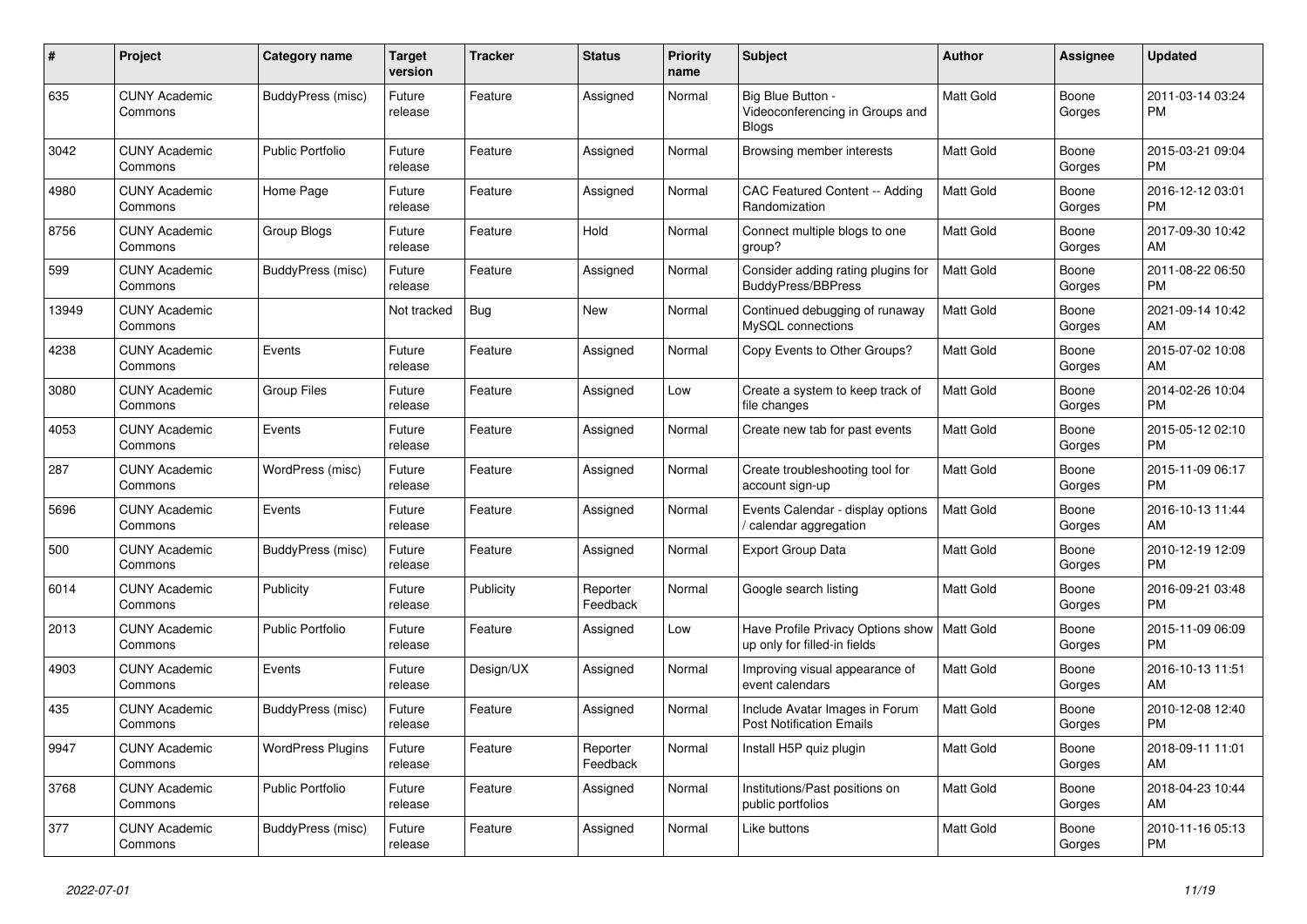| #     | Project                         | <b>Category name</b>       | <b>Target</b><br>version | <b>Tracker</b> | <b>Status</b>        | Priority<br>name | <b>Subject</b>                                                      | <b>Author</b>    | <b>Assignee</b>    | <b>Updated</b>                |
|-------|---------------------------------|----------------------------|--------------------------|----------------|----------------------|------------------|---------------------------------------------------------------------|------------------|--------------------|-------------------------------|
| 8900  | <b>CUNY Academic</b><br>Commons | Accessibility              | Future<br>release        | Feature        | Assigned             | Normal           | Look into tools to enforce<br>accessibility in WP environment       | <b>Matt Gold</b> | Boone<br>Gorges    | 2022-04-26 11:59<br>AM        |
| 2618  | <b>NYCDH Community</b><br>Site  |                            |                          | Bug            | Assigned             | Low              | Mark blogs as spam when created<br>by users marked as spam          | <b>Matt Gold</b> | Boone<br>Gorges    | 2013-06-09 11:38<br><b>PM</b> |
| 3419  | <b>CUNY Academic</b><br>Commons | Group Invitations          | 1.6.14                   | Bug            | Testing<br>Required  | Normal           | Neatening the display of<br>messages on group requests              | Matt Gold        | Boone<br>Gorges    | 2014-09-01 09:29<br><b>PM</b> |
| 1562  | <b>CUNY Academic</b><br>Commons | <b>WordPress Plugins</b>   | Future<br>release        | Feature        | Assigned             | Low              | Play with NYT Collaborative<br><b>Authoring Tool</b>                | <b>Matt Gold</b> | Boone<br>Gorges    | 2015-01-05 08:47<br><b>PM</b> |
| 658   | <b>CUNY Academic</b><br>Commons | <b>WordPress Plugins</b>   | Future<br>release        | Feature        | Assigned             | Normal           | Rebulid Sitewide Tag Suggestion                                     | <b>Matt Gold</b> | Boone<br>Gorges    | 2015-01-05 08:47<br><b>PM</b> |
| 8836  | <b>CUNY Academic</b><br>Commons | <b>Blogs (BuddyPress)</b>  | Future<br>release        | Feature        | Assigned             | Normal           | Redesign site launch process                                        | <b>Matt Gold</b> | Boone<br>Gorges    | 2019-10-03 02:49<br><b>PM</b> |
| 9979  | <b>CUNY Academic</b><br>Commons | <b>Email Notifications</b> | Not tracked              | Bug            | Reporter<br>Feedback | Normal           | Reports of slow email activation<br>emails                          | Matt Gold        | Boone<br>Gorges    | 2018-08-29 09:40<br><b>PM</b> |
| 15604 | <b>CUNY Academic</b><br>Commons | <b>Email Notifications</b> | Future<br>release        | Feature        | Assigned             | Normal           | <b>Restructure Commons Group</b><br>Digest Email Messages           | <b>Matt Gold</b> | Boone<br>Gorges    | 2022-05-26 10:45<br>AM        |
| 3759  | <b>CUNY Academic</b><br>Commons | WordPress (misc)           | Future<br>release        | Feature        | Assigned             | Normal           | Review Interface for Adding Users<br>to Blogs                       | <b>Matt Gold</b> | Boone<br>Gorges    | 2015-03-24 05:52<br><b>PM</b> |
| 8901  | <b>CUNY Academic</b><br>Commons | Accessibility              | Future<br>release        | Feature        | Assigned             | Normal           | Theme analysis for accessibility                                    | <b>Matt Gold</b> | Boone<br>Gorges    | 2022-04-26 11:59<br>AM        |
| 10040 | <b>CUNY Academic</b><br>Commons | WordPress (misc)           | Not tracked              | Bug            | Reporter<br>Feedback | Normal           | User doesn't see full list of themes                                | <b>Matt Gold</b> | Boone<br>Gorges    | 2018-07-25 10:12<br>AM        |
| 9941  | <b>CUNY Academic</b><br>Commons | Wiki                       | Not tracked              | Support        | Assigned             | Normal           | Wiki functionality                                                  | Matt Gold        | Boone<br>Gorges    | 2018-06-26 10:57<br>AM        |
| 3354  | <b>CUNY Academic</b><br>Commons | <b>Group Files</b>         | Future<br>release        | Feature        | Assigned             | Low              | Allow Group Download of Multiple<br><b>Selected Files</b>           | Matt Gold        | Chris Stein        | 2014-08-01 08:50<br>AM        |
| 365   | <b>CUNY Academic</b><br>Commons | WordPress (misc)           | Future<br>release        | Feature        | Assigned             | Normal           | <b>Create Mouseover Tooltips</b><br>throughout Site                 | Matt Gold        | Chris Stein        | 2015-11-09 06:18<br><b>PM</b> |
| 1544  | <b>CUNY Academic</b><br>Commons | Groups (misc)              | Future<br>release        | Feature        | Reporter<br>Feedback | Normal           | Group Filtering and Sorting                                         | Matt Gold        | Chris Stein        | 2019-03-01 02:25<br><b>PM</b> |
| 3770  | <b>CUNY Academic</b><br>Commons | <b>Public Portfolio</b>    | Future<br>release        | Feature        | Assigned             | Normal           | Improve Layout/Formatting of<br>Positions Area on Public Portfolios | <b>Matt Gold</b> | Chris Stein        | 2015-04-01 09:17<br><b>PM</b> |
| 9028  | <b>CUNY Academic</b><br>Commons | Onboarding                 | Future<br>release        | Feature        | Assigned             | Normal           | suggest groups to new members<br>during the registration process    | <b>Matt Gold</b> | <b>Chris Stein</b> | 2018-10-24 12:34<br><b>PM</b> |
| 940   | <b>CUNY Academic</b><br>Commons | Redmine                    | Future<br>release        | Feature        | Assigned             | Low              | Communication with users after<br>releases                          | Matt Gold        | Dominic<br>Giglio  | 2012-09-09 04:36<br><b>PM</b> |
| 412   | CUNY Academic<br>Commons        | <b>WordPress Themes</b>    | Future<br>release        | Feature        | Assigned             | Normal           | <b>Featured Themes</b>                                              | <b>Matt Gold</b> | Dominic<br>Giglio  | 2015-01-05 08:44<br><b>PM</b> |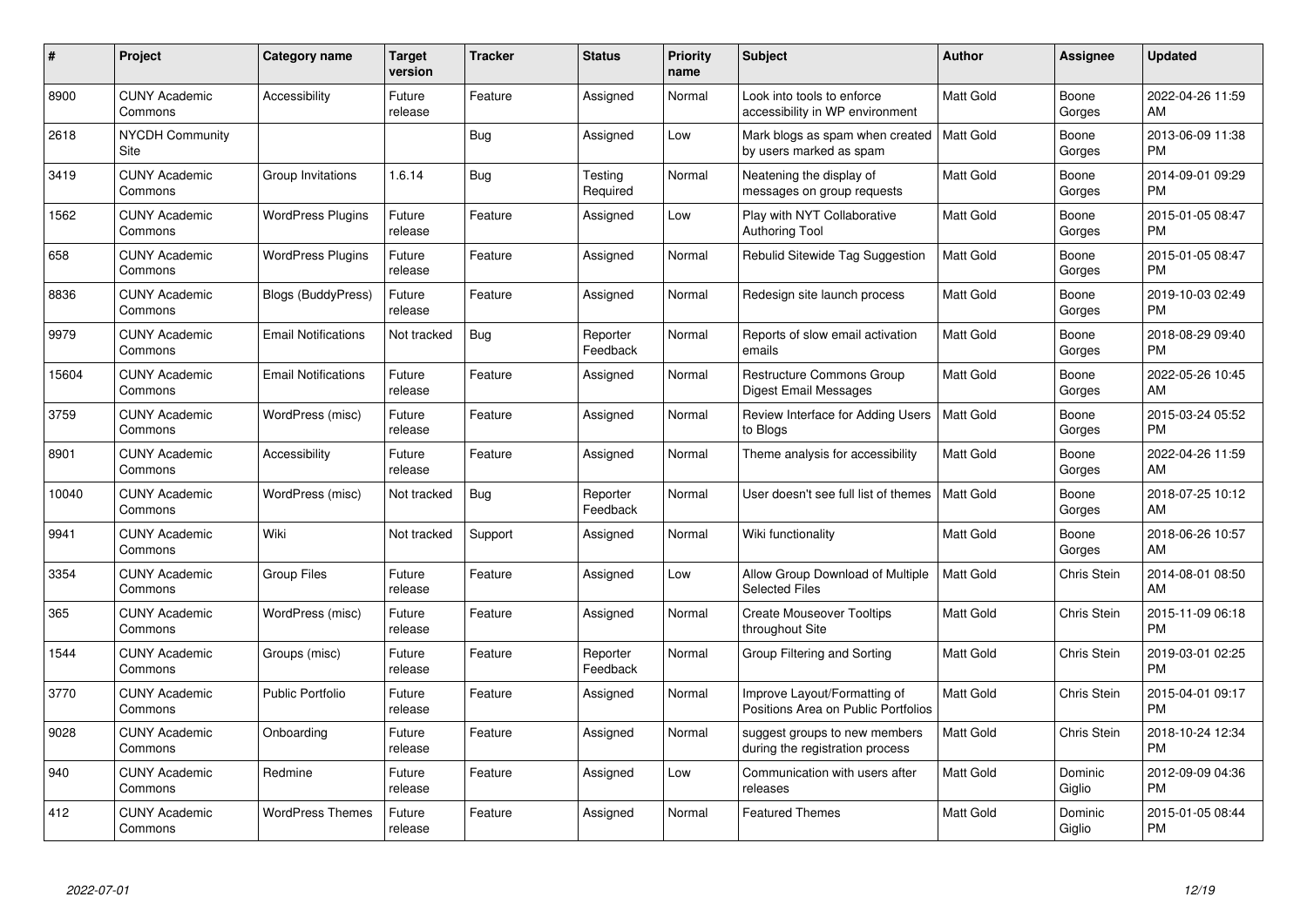| #    | Project                         | <b>Category name</b>       | <b>Target</b><br>version | <b>Tracker</b> | <b>Status</b>        | <b>Priority</b><br>name | <b>Subject</b>                                                                        | Author           | <b>Assignee</b>    | <b>Updated</b>                |
|------|---------------------------------|----------------------------|--------------------------|----------------|----------------------|-------------------------|---------------------------------------------------------------------------------------|------------------|--------------------|-------------------------------|
| 8666 | <b>CUNY Academic</b><br>Commons | Teaching                   | Not tracked              | Documentation  | Assigned             | Normal                  | Create Teaching on the Commons<br>Resource Page                                       | Matt Gold        | Laurie Hurson      | 2019-09-23 03:16<br>PM        |
| 5955 | <b>CUNY Academic</b><br>Commons | Outreach                   | Future<br>release        | Feature        | Assigned             | Normal                  | Create auto-newsletter for<br>commons members                                         | <b>Matt Gold</b> | Luke Waltzer       | 2016-08-30 10:34<br>AM        |
| 6298 | <b>CUNY Academic</b><br>Commons | <b>User Experience</b>     | Not tracked              | Design/UX      | Assigned             | Normal                  | Examine data from survey                                                              | <b>Matt Gold</b> | Margaret<br>Galvan | 2016-10-14 12:16<br><b>PM</b> |
| 8837 | <b>CUNY Academic</b><br>Commons |                            | Not tracked              | Feature        | Assigned             | Normal                  | Create a form to request info from<br>people requesting premium<br>themes and plugins | <b>Matt Gold</b> | Marilyn<br>Weber   | 2017-11-14 03:35<br>PM        |
| 3657 | <b>CUNY Academic</b><br>Commons | WordPress (misc)           | Not tracked              | Feature        | <b>New</b>           | Normal                  | Create alert for GC email<br>addresses                                                | <b>Matt Gold</b> | <b>Matt Gold</b>   | 2016-04-14 11:29<br><b>PM</b> |
| 9015 | <b>CUNY Academic</b><br>Commons | Groups (misc)              | Not tracked              | Outreach       | Assigned             | Normal                  | Email group admins the email<br>addresses of their groups                             | <b>Matt Gold</b> | <b>Matt Gold</b>   | 2018-01-02 09:54<br>AM        |
| 370  | <b>CUNY Academic</b><br>Commons | Registration               | Future<br>release        | Feature        | Assigned             | High                    | <b>Guest Accounts</b>                                                                 | <b>Matt Gold</b> | <b>Matt Gold</b>   | 2015-04-09 09:33<br><b>PM</b> |
| 8898 | <b>CUNY Academic</b><br>Commons | Social Paper               | Not tracked              | Feature        | Assigned             | Normal                  | Usage data on docs and social<br>paper                                                | Matt Gold        | <b>Matt Gold</b>   | 2017-11-16 11:32<br>AM        |
| 8902 | <b>CUNY Academic</b><br>Commons | Design                     | Not tracked              | Feature        | Assigned             | Normal                  | Report back on research on<br><b>BuddyPress themes</b>                                | <b>Matt Gold</b> | Michael Smith      | 2017-11-10 12:31<br><b>PM</b> |
| 6671 | <b>CUNY Academic</b><br>Commons | Reply By Email             | Not tracked              | Bug            | Assigned             | Normal                  | "Post too often" RBE error<br>message                                                 | <b>Matt Gold</b> | Raymond<br>Hoh     | 2016-11-11 09:55<br>AM        |
| 5016 | <b>CUNY Academic</b><br>Commons | Events                     | Future<br>release        | Feature        | Assigned             | Low                     | Allow comments to be posted on<br>events                                              | Matt Gold        | Raymond<br>Hoh     | 2019-03-01 02:23<br><b>PM</b> |
| 333  | <b>CUNY Academic</b><br>Commons | <b>Email Notifications</b> | Future<br>release        | Feature        | Assigned             | Low                     | Delay Forum Notification Email<br>Delivery Until After Editing Period<br>Ends         | <b>Matt Gold</b> | Raymond<br>Hoh     | 2015-11-09 06:01<br><b>PM</b> |
| 5691 | <b>CUNY Academic</b><br>Commons | Blogs (BuddyPress)         | Future<br>release        | Bug            | Assigned             | High                    | Differing numbers on Sites display                                                    | <b>Matt Gold</b> | Raymond<br>Hoh     | 2016-06-13 01:37<br><b>PM</b> |
| 3662 | <b>CUNY Academic</b><br>Commons | SEO                        | Future<br>release        | Feature        | Assigned             | Normal                  | Duplicate Content/SEO/Google<br>issues                                                | <b>Matt Gold</b> | Raymond<br>Hoh     | 2015-04-13 04:37<br><b>PM</b> |
| 3536 | <b>CUNY Academic</b><br>Commons | My Commons                 | Future<br>release        | Feature        | Assigned             | Normal                  | Infinite Scroll on My Commons<br>page                                                 | Matt Gold        | Raymond<br>Hoh     | 2015-04-13 04:42<br><b>PM</b> |
| 7115 | <b>CUNY Academic</b><br>Commons | Groups (misc)              | Future<br>release        | Feature        | Reporter<br>Feedback | Normal                  | make licensing info clear during<br>group creation                                    | Matt Gold        | Raymond<br>Hoh     | 2020-12-08 11:32<br>AM        |
| 6995 | <b>CUNY Academic</b><br>Commons | Home Page                  | Not tracked              | Bug            | Assigned             | Normal                  | member filter on homepage not<br>working                                              | Matt Gold        | Raymond<br>Hoh     | 2016-12-11 09:46<br><b>PM</b> |
| 8992 | <b>NYCDH Community</b><br>Site  |                            |                          | <b>Bug</b>     | Assigned             | Normal                  | Multiple RBE error reports                                                            | Matt Gold        | Raymond<br>Hoh     | 2017-12-11 05:43<br><b>PM</b> |
| 3517 | <b>CUNY Academic</b><br>Commons | My Commons                 | Future<br>release        | Feature        | Assigned             | Normal                  | Mute/Unmute My Commons<br>updates                                                     | Matt Gold        | Raymond<br>Hoh     | 2015-11-09 01:19<br><b>PM</b> |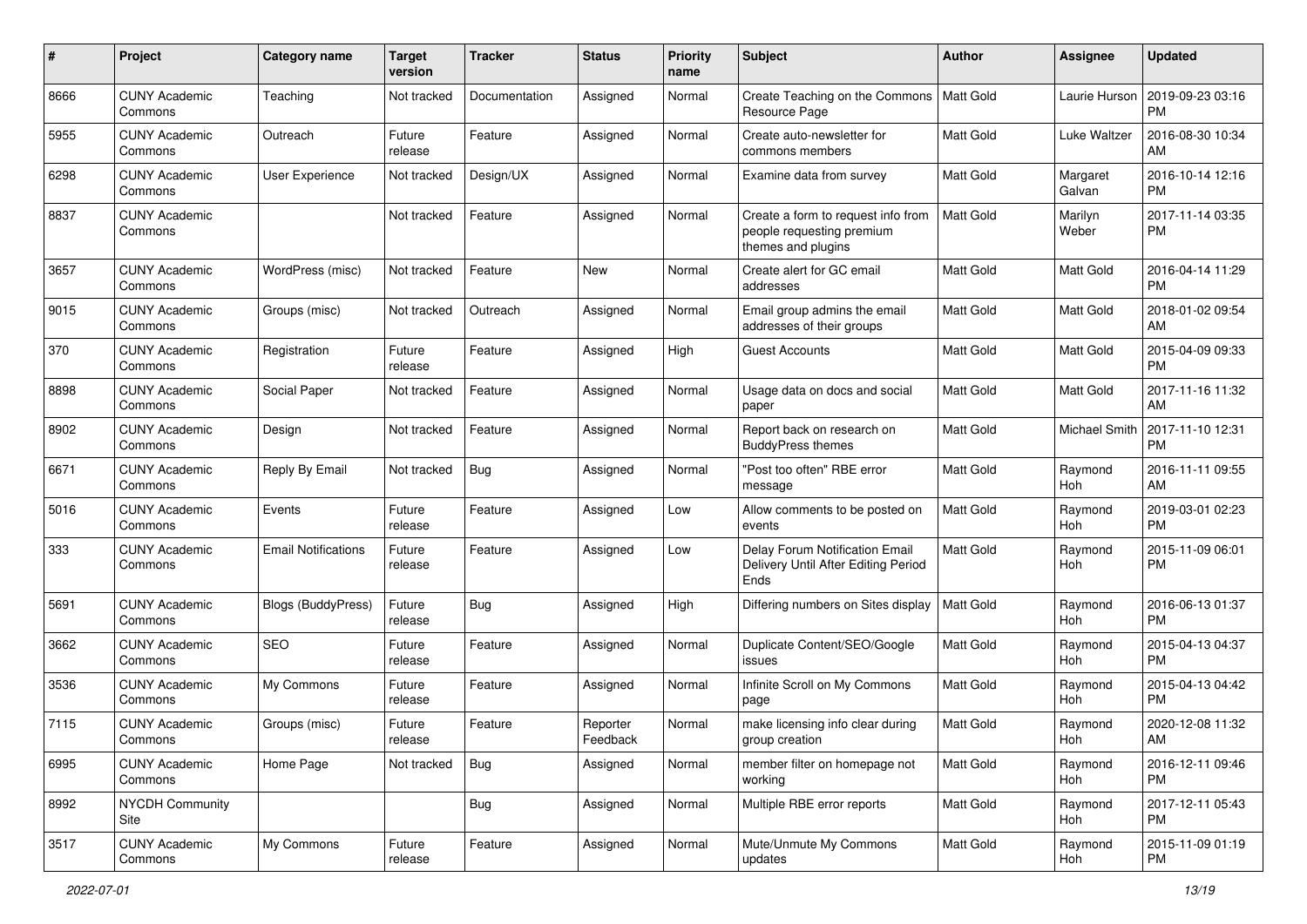| #     | Project                         | <b>Category name</b>     | <b>Target</b><br>version | <b>Tracker</b> | <b>Status</b>        | Priority<br>name | <b>Subject</b>                                                                     | Author           | <b>Assignee</b>     | <b>Updated</b>                |
|-------|---------------------------------|--------------------------|--------------------------|----------------|----------------------|------------------|------------------------------------------------------------------------------------|------------------|---------------------|-------------------------------|
| 8976  | <b>CUNY Academic</b><br>Commons | Reply By Email           | Not tracked              | Feature        | Assigned             | Normal           | Package RBE new topics posting?                                                    | <b>Matt Gold</b> | Raymond<br>Hoh      | 2017-12-04 02:34<br><b>PM</b> |
| 10659 | <b>CUNY Academic</b><br>Commons | Group Forums             | Future<br>release        | Feature        | Assigned             | Normal           | Post to multiple groups via email                                                  | <b>Matt Gold</b> | Raymond<br>Hoh      | 2018-11-15 12:54<br>AM        |
| 8991  | <b>CUNY Academic</b><br>Commons | Reply By Email           | Not tracked              | <b>Bug</b>     | Hold                 | Normal           | RBE duplicate email message<br>issue                                               | Matt Gold        | Raymond<br>Hoh      | 2018-02-18 08:53<br><b>PM</b> |
| 3369  | <b>CUNY Academic</b><br>Commons | Reply By Email           | Not tracked              | Outreach       | Hold                 | Normal           | Release reply by email to WP<br>plugin directory                                   | Matt Gold        | Raymond<br>Hoh      | 2016-03-01 12:46<br><b>PM</b> |
| 3577  | <b>CUNY Academic</b><br>Commons | My Commons               | Future<br>release        | Design/UX      | Assigned             | Normal           | Replies to items in My Commons                                                     | <b>Matt Gold</b> | Raymond<br>Hoh      | 2015-04-09 05:19<br><b>PM</b> |
| 1192  | <b>CUNY Academic</b><br>Commons | <b>Group Files</b>       | Future<br>release        | Feature        | Assigned             | Low              | When posting group files, allow<br>users to add a category without<br>saving       | <b>Matt Gold</b> | Raymond<br>Hoh      | 2015-11-09 05:53<br><b>PM</b> |
| 497   | <b>CUNY Academic</b><br>Commons | <b>WordPress Plugins</b> | Future<br>release        | Feature        | Assigned             | Normal           | Drag and Drop Ordering on<br><b>Gallery Post Plugin</b>                            | Matt Gold        | <b>Ron Rennick</b>  | 2015-11-09 06:18<br><b>PM</b> |
| 4404  | <b>CUNY Academic</b><br>Commons | <b>Public Portfolio</b>  | Future<br>release        | Design/UX      | Assigned             | Normal           | Change color of permissions info<br>on portfolio editing interface                 | Matt Gold        | Samantha<br>Raddatz | 2015-08-11 05:28<br><b>PM</b> |
| 4235  | <b>CUNY Academic</b><br>Commons |                          | Not tracked              | Design/UX      | Assigned             | Normal           | Explore user experience around<br>comments on forum topics vs docs                 | <b>Matt Gold</b> | Samantha<br>Raddatz | 2015-07-21 10:23<br>AM        |
| 310   | <b>CUNY Academic</b><br>Commons | <b>BuddyPress (misc)</b> | Future<br>release        | Feature        | Assigned             | Low              | Friend Request Email                                                               | <b>Matt Gold</b> | Samantha<br>Raddatz | 2015-11-09 05:08<br><b>PM</b> |
| 1456  | <b>CUNY Academic</b><br>Commons | Group Invitations        | Future<br>release        | Feature        | Reporter<br>Feedback | Low              | Invite to Group Button from Profile<br>Field                                       | <b>Matt Gold</b> | Samantha<br>Raddatz | 2015-11-09 05:59<br><b>PM</b> |
| 4986  | <b>CUNY Academic</b><br>Commons | ZenDesk                  | Not tracked              | Support        | Assigned             | Normal           | Prepare documentation for<br>Zendesk re web widget                                 | <b>Matt Gold</b> | Samantha<br>Raddatz | 2016-02-25 03:09<br><b>PM</b> |
| 653   | <b>CUNY Academic</b><br>Commons | Group Blogs              | Future<br>release        | Feature        | Assigned             | Normal           | Redesign Integration of Groups<br>and Blogs                                        | <b>Matt Gold</b> | Samantha<br>Raddatz | 2015-11-09 05:40<br><b>PM</b> |
| 1105  | <b>CUNY Academic</b><br>Commons | WordPress (misc)         | Future<br>release        | Feature        | Assigned             | Normal           | Rephrase Blog Privacy Options                                                      | <b>Matt Gold</b> | Samantha<br>Raddatz | 2015-11-09 06:19<br><b>PM</b> |
| 4661  | <b>CUNY Academic</b><br>Commons | User Experience          | Future<br>release        | Bug            | Assigned             | Normal           | <b>Simplify Events text</b>                                                        | Matt Gold        | Samantha<br>Raddatz | 2015-10-02 09:06<br><b>PM</b> |
| 4027  | <b>CUNY Academic</b><br>Commons | Commons In A Box         | Not tracked              | Design/UX      | Assigned             | Normal           | Usability review of CBOX update<br>procedures                                      | Matt Gold        | Samantha<br>Raddatz | 2015-05-11 06:36<br><b>PM</b> |
| 6115  | <b>CUNY Academic</b><br>Commons | Publicity                | Not tracked              | Feature        | Assigned             | Normal           | create digital signage for GC                                                      | <b>Matt Gold</b> | scott voth          | 2016-10-11 10:09<br><b>PM</b> |
| 636   | <b>CUNY Academic</b><br>Commons | WordPress (misc)         | Not tracked              | Support        | Assigned             | Normal           | Create Lynda.com-like Table of<br>Contents for Prospective Tutorial<br>Screencasts | Matt Gold        | scott voth          | 2016-02-23 03:12<br><b>PM</b> |
| 3524  | <b>CUNY Academic</b><br>Commons | Documentation            | Not tracked              | Documentation  | Assigned             | Normal           | Post describing all you can do<br>when starting up a new blog/group                | Matt Gold        | scott voth          | 2014-10-04 12:56<br><b>PM</b> |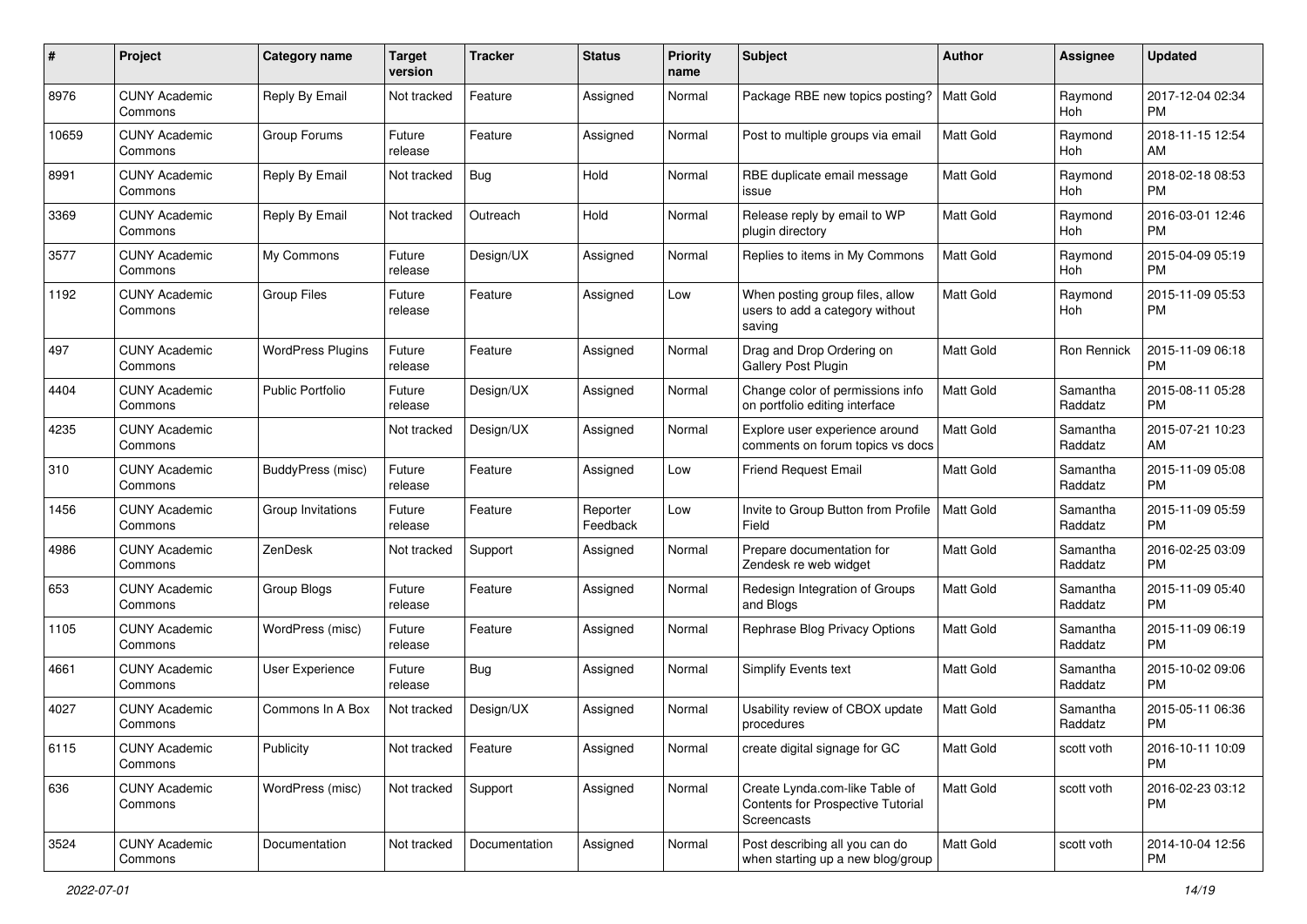| #    | Project                         | <b>Category name</b>    | <b>Target</b><br>version | <b>Tracker</b> | <b>Status</b> | <b>Priority</b><br>name | <b>Subject</b>                                                                                                                               | Author                 | <b>Assignee</b>     | <b>Updated</b>                |
|------|---------------------------------|-------------------------|--------------------------|----------------|---------------|-------------------------|----------------------------------------------------------------------------------------------------------------------------------------------|------------------------|---------------------|-------------------------------|
| 4070 | <b>CUNY Academic</b><br>Commons | Analytics               | Not tracked              | Support        | Assigned      | Normal                  | Request for JITP site analytics                                                                                                              | <b>Matt Gold</b>       | Seth Persons        | 2016-02-23 03:09<br>PM        |
| 5316 | <b>CUNY Academic</b><br>Commons | <b>User Experience</b>  | Future<br>release        | Feature        | Assigned      | Normal                  | Prompt user email address<br>updates                                                                                                         | <b>Matt Gold</b>       | Stephen Real        | 2016-12-21 03:30<br><b>PM</b> |
| 6426 | <b>CUNY Academic</b><br>Commons | Spam/Spam<br>Prevention | Future<br>release        | Feature        | Assigned      | Normal                  | Force captcha on all comments?                                                                                                               | <b>Matt Gold</b>       | <b>Tahir Butt</b>   | 2016-10-24 02:06<br><b>PM</b> |
| 3090 | <b>CUNY Academic</b><br>Commons | Twitter page            | Future<br>release        | Feature        | Assigned      | Normal                  | Prevent Retweets from showing<br>up on Commons twitter page                                                                                  | <b>Matt Gold</b>       | <b>Tahir Butt</b>   | 2016-10-24 11:31<br>AM        |
| 5581 | <b>CUNY Academic</b><br>Commons | Analytics               | Future<br>release        | Feature        | Assigned      | Normal                  | <b>Explore alternatives to Google</b><br>Analytics                                                                                           | <b>Matt Gold</b>       | Valerie<br>Townsend | 2020-04-17 03:12<br><b>PM</b> |
| 481  | <b>CUNY Academic</b><br>Commons | Groups (misc)           | Future<br>release        | Feature        | Assigned      | Normal                  | ability to archive inactive groups<br>and blogs                                                                                              | Michael Mandiberg      | Samantha<br>Raddatz | 2015-11-09 05:56<br><b>PM</b> |
| 9908 | <b>CUNY Academic</b><br>Commons |                         | Not tracked              | Feature        | New           | Normal                  | Is it possible to send email<br>updates to users (or an email<br>address not on the list) for only a<br>single page AFTER being<br>prompted? | <b>Michael Shields</b> | scott voth          | 2018-06-11 01:34<br><b>PM</b> |
| 2167 | <b>CUNY Academic</b><br>Commons | WordPress (misc)        | Future<br>release        | Bug            | Assigned      | Normal                  | CAC-Livestream Plugin Issues                                                                                                                 | Michael Smith          | Dominic<br>Giglio   | 2015-01-02 03:06<br><b>PM</b> |
| 3458 | <b>CUNY Academic</b><br>Commons | Groups (misc)           | Future<br>release        | Feature        | Assigned      | Normal                  | Filter Members of Group by<br>Campus                                                                                                         | Michael Smith          | Samantha<br>Raddatz | 2014-09-26 08:32<br><b>PM</b> |
| 2753 | <b>CUNY Academic</b><br>Commons | Public Portfolio        | Future<br>release        | Feature        | <b>New</b>    | Normal                  | Create actual actual tagification in<br>academic interests and other<br>fields                                                               | Micki Kaufman          | Boone<br>Gorges     | 2015-01-05 08:52<br><b>PM</b> |
| 2754 | <b>CUNY Academic</b><br>Commons | Design                  | Future<br>release        | Feature        | Assigned      | Normal                  | Determine strategy for CAC logo<br>handling in top header                                                                                    | Micki Kaufman          | Chris Stein         | 2015-01-05 08:53<br><b>PM</b> |
| 3509 | <b>CUNY Academic</b><br>Commons | Publicity               | 1.7                      | Publicity      | New           | Normal                  | Create 1.7 digital signage imagery                                                                                                           | Micki Kaufman          | Marilyn<br>Weber    | 2014-10-01 12:40<br><b>PM</b> |
| 3506 | <b>CUNY Academic</b><br>Commons | Publicity               | 1.7                      | Publicity      | <b>New</b>    | Normal                  | Prepare 1.7 email messaging                                                                                                                  | Micki Kaufman          | Micki<br>Kaufman    | 2014-10-01 12:36<br><b>PM</b> |
| 3510 | <b>CUNY Academic</b><br>Commons | Publicity               | 1.7                      | Publicity      | Assigned      | Normal                  | Post on the News Blog re: 'My<br>Commons'                                                                                                    | Micki Kaufman          | Sarah<br>Morgano    | 2014-10-15 11:18<br>AM        |
| 3511 | <b>CUNY Academic</b><br>Commons | Publicity               | 1.7                      | Publicity      | Assigned      | Normal                  | Social media for 1.7                                                                                                                         | Micki Kaufman          | Sarah<br>Morgano    | 2014-10-14 03:32<br><b>PM</b> |
| 3475 | <b>CUNY Academic</b><br>Commons | Events                  | Future<br>release        | Feature        | Assigned      | Normal                  | Request to add plugin to<br>streamline room<br>booking/appointment booking                                                                   | Naomi Barrettara       | Boone<br>Gorges     | 2014-12-01 05:14<br><b>PM</b> |
| 9346 | <b>CUNY Academic</b><br>Commons | WordPress (misc)        | Not tracked              | Bug            | New           | Normal                  | Clone cetls.bmcc.cuny.edu for<br>development                                                                                                 | Owen Roberts           | Raymond<br>Hoh      | 2018-03-06 05:35<br><b>PM</b> |
| 6665 | <b>CUNY Academic</b><br>Commons |                         | Not tracked              | Publicity      | New           | Normal                  | Dead Link in 1.10 announcement<br>post                                                                                                       | Paige Dupont           | Stephen Real        | 2016-12-01 03:11<br>PM        |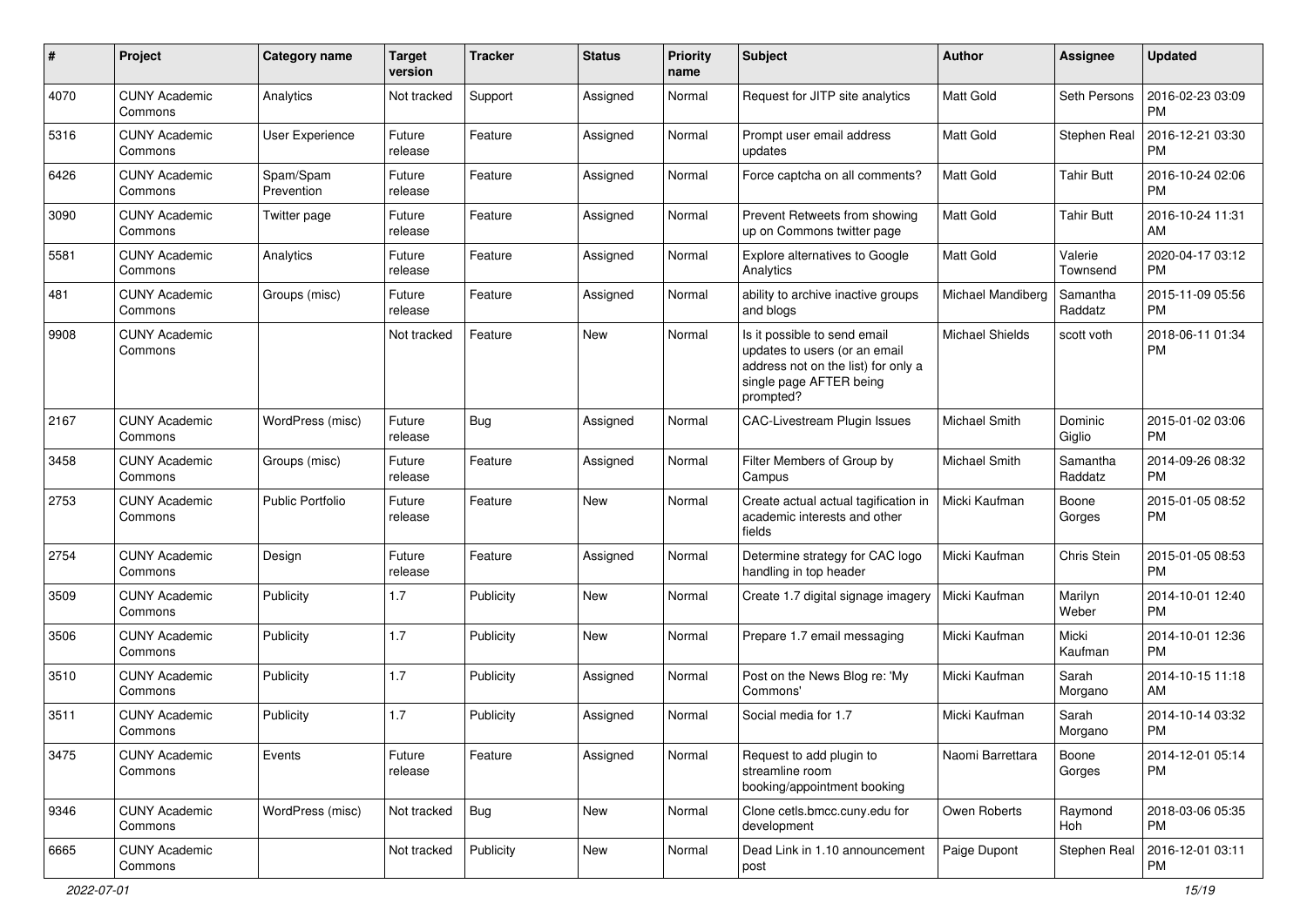| #     | Project                         | <b>Category name</b>     | <b>Target</b><br>version | <b>Tracker</b> | <b>Status</b>        | Priority<br>name | <b>Subject</b>                                                                                  | <b>Author</b>           | Assignee            | <b>Updated</b>                |
|-------|---------------------------------|--------------------------|--------------------------|----------------|----------------------|------------------|-------------------------------------------------------------------------------------------------|-------------------------|---------------------|-------------------------------|
| 11449 | <b>CUNY Academic</b><br>Commons | WordPress - Media        | Not tracked              | Support        | Reporter<br>Feedback | Normal           | Cloning Media Library for JITP<br>from Staging to Production Site                               | Patrick DeDauw          | Boone<br>Gorges     | 2019-05-13 12:00<br><b>PM</b> |
| 14483 | <b>CUNY Academic</b><br>Commons | WordPress - Media        | Not tracked              | Bug            | Reporter<br>Feedback | Normal           | Wordpress PDF Embed Stopped<br>Working after JITP Media Clone                                   | Patrick DeDauw          | Boone<br>Gorges     | 2021-05-20 01:51<br><b>PM</b> |
| 8675  | <b>CUNY Academic</b><br>Commons | User Onboarding          | Future<br>release        | Bug            | Reporter<br>Feedback | Low              | Add new User search screen calls<br>for the input of email address but<br>doesn't work with one | Paul Hebert             | Boone<br>Gorges     | 2017-10-11 11:17<br>AM        |
| 16290 | <b>CUNY Academic</b><br>Commons |                          |                          | Feature        | Reporter<br>Feedback | Normal           | Add Table Of Contents Block<br>plug-in                                                          | Raffi<br>Khatchadourian |                     | 2022-06-24 10:26<br>AM        |
| 16294 | <b>CUNY Academic</b><br>Commons |                          |                          | Bug            | New                  | Urgent           | CAC is down                                                                                     | Raffi<br>Khatchadourian |                     | 2022-06-27 02:00<br><b>PM</b> |
| 14792 | <b>CUNY Academic</b><br>Commons |                          |                          | Bug            | New                  | Normal           | Inconsistent email notifications<br>from gravity forms                                          | Raffi<br>Khatchadourian |                     | 2021-10-04 01:50<br><b>PM</b> |
| 16314 | <b>CUNY Academic</b><br>Commons | <b>WordPress Plugins</b> |                          | Feature        | <b>New</b>           | Normal           | Install Multicollab plug-in?                                                                    | Raffi<br>Khatchadourian |                     | 2022-06-29 03:44<br><b>PM</b> |
| 11077 | <b>CUNY Academic</b><br>Commons | Events                   | Not tracked              | Feature        | Reporter<br>Feedback | Normal           | Show event category description<br>in event list view                                           | Raffi<br>Khatchadourian |                     | 2019-02-12 10:38<br><b>PM</b> |
| 5182  | <b>CUNY Academic</b><br>Commons | Social Paper             | Future<br>release        | Design/UX      | New                  | Normal           | "Publishing" a private paper on<br>social paper?                                                | Raffi<br>Khatchadourian | Boone<br>Gorges     | 2016-10-13 04:12<br><b>PM</b> |
| 15242 | <b>CUNY Academic</b><br>Commons | Performance              | Not tracked              | Bug            | Reporter<br>Feedback | Normal           | Slugist site                                                                                    | Raffi<br>Khatchadourian | Boone<br>Gorges     | 2022-02-07 11:14<br>AM        |
| 9420  | <b>CUNY Academic</b><br>Commons | cuny.is                  | Not tracked              | Feature        | New                  | Normal           | Request for http://cuny.is/streams                                                              | Raffi<br>Khatchadourian | Marilyn<br>Weber    | 2018-04-02 10:08<br>AM        |
| 8498  | <b>CUNY Academic</b><br>Commons | <b>WordPress Plugins</b> | Future<br>release        | Feature        | <b>New</b>           | Low              | <b>Gravity Forms Email Users</b>                                                                | Raffi<br>Khatchadourian | Matt Gold           | 2017-10-13 12:58<br><b>PM</b> |
| 15516 | <b>CUNY Academic</b><br>Commons | <b>WordPress Plugins</b> |                          | <b>Bug</b>     | Reporter<br>Feedback | Normal           | Can't publish or save draft of post<br>on wordpress.com                                         | Raffi<br>Khatchadourian | Raymond<br>Hoh      | 2022-03-02 05:52<br><b>PM</b> |
| 5183  | <b>CUNY Academic</b><br>Commons | Social Paper             | Future<br>release        | Design/UX      | New                  | Normal           | Creating a new paper when<br>viewing an existing paper                                          | Raffi<br>Khatchadourian | Samantha<br>Raddatz | 2016-02-02 12:09<br><b>PM</b> |
| 16255 | <b>CUNY Academic</b><br>Commons | WordPress (misc)         |                          | Bug            | <b>New</b>           | Normal           | Need to define 'MULTISITE'<br>constant in wp-config.php                                         | Raymond Hoh             |                     | 2022-06-19 09:31<br>AM        |
| 14908 | <b>CUNY Academic</b><br>Commons | Performance              |                          | Bug            | <b>New</b>           | Normal           | Stale object cache on cdev                                                                      | Raymond Hoh             | Boone<br>Gorges     | 2021-12-07 09:45<br>AM        |
| 3691  | <b>CUNY Academic</b><br>Commons | <b>WordPress Plugins</b> | Future<br>release        | Bug            | <b>New</b>           | Normal           | <b>WPMU Domain Mapping</b><br>Debugging on cdev                                                 | Raymond Hoh             | Matt Gold           | 2014-12-12 09:04<br>AM        |
| 3939  | <b>CUNY Academic</b><br>Commons | <b>WordPress Plugins</b> | Future<br>release        | Bug            | Hold                 | Normal           | Activity stream support for<br>Co-Authors Plus plugin                                           | Raymond Hoh             | Raymond<br>Hoh      | 2015-11-09 06:13<br><b>PM</b> |
| 11243 | <b>CUNY Academic</b><br>Commons | BuddyPress (misc)        | Future<br>release        | Bug            | <b>New</b>           | Normal           | Audit bp-custom.php                                                                             | Raymond Hoh             | Raymond<br>Hoh      | 2022-04-26 11:59<br>AM        |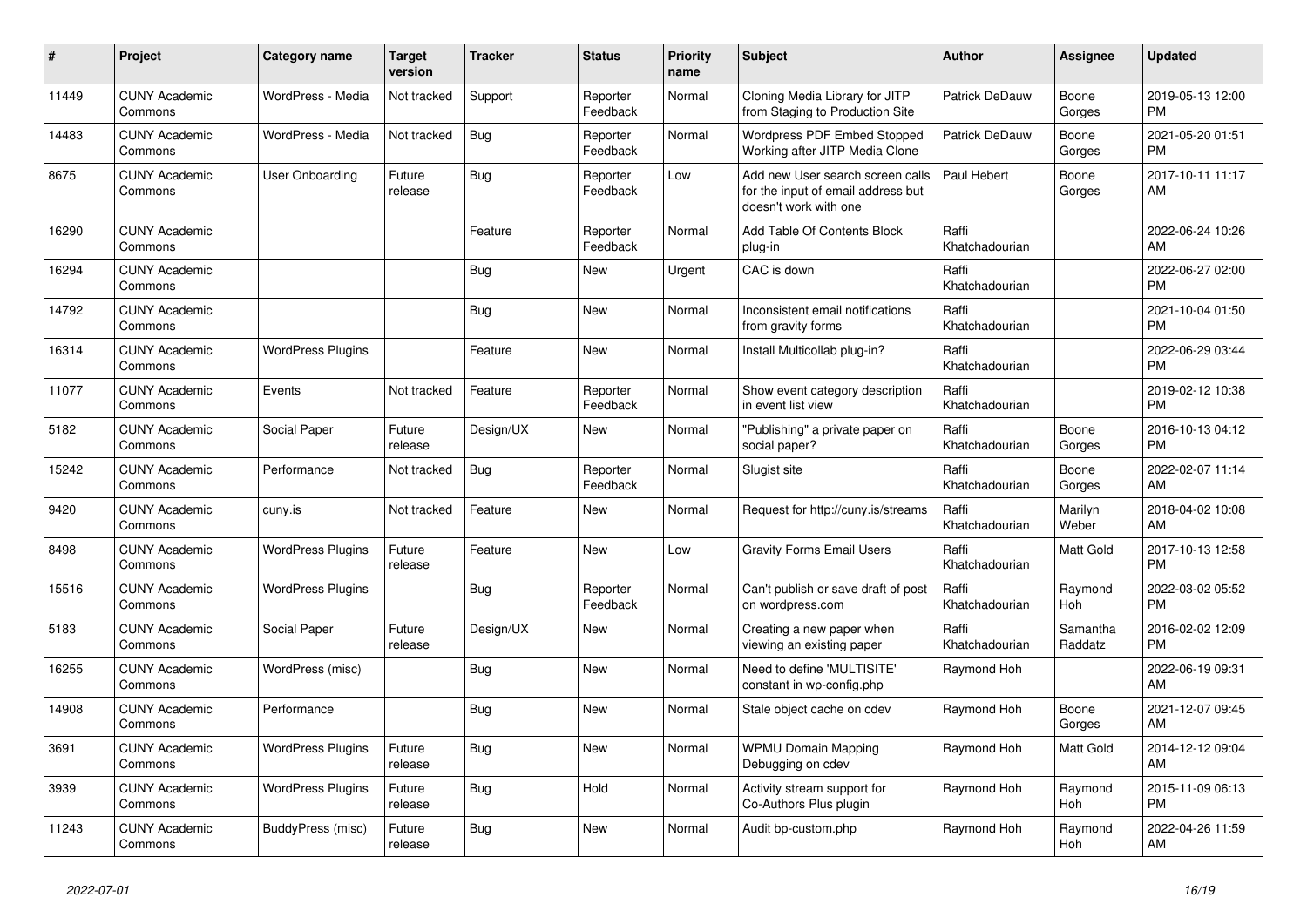| #     | Project                         | <b>Category name</b>     | <b>Target</b><br>version | <b>Tracker</b> | <b>Status</b>        | Priority<br>name | <b>Subject</b>                                                           | <b>Author</b>    | <b>Assignee</b>     | <b>Updated</b>                |
|-------|---------------------------------|--------------------------|--------------------------|----------------|----------------------|------------------|--------------------------------------------------------------------------|------------------|---------------------|-------------------------------|
| 14496 | <b>CUNY Academic</b><br>Commons | Domain Mapping           | Future<br>release        | Bug            | <b>New</b>           | Normal           | Mapped domain SSO uses<br>third-party cookies                            | Raymond Hoh      | Raymond<br>Hoh      | 2021-05-24 04:03<br><b>PM</b> |
| 16319 | <b>CUNY Academic</b><br>Commons | <b>WordPress Plugins</b> | 2.0.3                    | <b>Bug</b>     | <b>New</b>           | Normal           | Request for Events Calendar Pro<br>5.14.2 update                         | Raymond Hoh      | Raymond<br>Hoh      | 2022-06-29 03:24<br><b>PM</b> |
| 16177 | <b>CUNY Academic</b><br>Commons | Reply By Email           |                          | <b>Bug</b>     | <b>New</b>           | Normal           | Switch to Inbound mode for RBE                                           | Raymond Hoh      | Raymond<br>Hoh      | 2022-05-30 04:32<br><b>PM</b> |
| 14983 | <b>CUNY Academic</b><br>Commons | WordPress (misc)         | Not tracked              | Support        | Reporter<br>Feedback | Normal           | "Read More" tag not working                                              | Rebecca Krisel   | Raymond<br>Hoh      | 2021-11-23 01:17<br><b>PM</b> |
| 58    | <b>CUNY Academic</b><br>Commons | BuddyPress (misc)        | Future<br>release        | Feature        | Assigned             | Low              | Make member search sortable by<br>last name                              | Roberta Brody    | Boone<br>Gorges     | 2010-08-26 02:38<br><b>PM</b> |
| 4592  | <b>CUNY Academic</b><br>Commons | Events                   | Future<br>release        | Design/UX      | <b>New</b>           | Normal           | Event Creation - Venue Dropdown<br>Slow                                  | Samantha Raddatz | Boone<br>Gorges     | 2015-09-14 04:56<br><b>PM</b> |
| 4225  | <b>CUNY Academic</b><br>Commons | DiRT Integration         | Future<br>release        | Design/UX      | New                  | Normal           | Add information to DIRT page (in<br>Create a Group)                      | Samantha Raddatz | Matt Gold           | 2015-06-26 03:14<br><b>PM</b> |
| 4221  | <b>CUNY Academic</b><br>Commons | Group Forums             | Future<br>release        | Design/UX      | Assigned             | Normal           | Add 'Number of Posts' display<br>option to Forum page                    | Samantha Raddatz | Samantha<br>Raddatz | 2015-06-26 02:21<br><b>PM</b> |
| 4226  | <b>CUNY Academic</b><br>Commons | <b>BuddyPress Docs</b>   | Future<br>release        | Design/UX      | New                  | Normal           | Add option to connect a Doc with<br>a Group                              | Samantha Raddatz | Samantha<br>Raddatz | 2015-09-09 04:08<br><b>PM</b> |
| 4253  | <b>CUNY Academic</b><br>Commons | <b>Public Portfolio</b>  | Future<br>release        | Design/UX      | New                  | Normal           | Encourage users to add portfolio<br>content                              | Samantha Raddatz | Samantha<br>Raddatz | 2015-07-07 11:32<br>AM        |
| 4622  | <b>CUNY Academic</b><br>Commons | <b>Public Portfolio</b>  | Future<br>release        | Design/UX      | New                  | Normal           | <b>Profile Visibility Settings</b>                                       | Samantha Raddatz | Samantha<br>Raddatz | 2015-09-21 12:18<br><b>PM</b> |
| 5298  | <b>CUNY Academic</b><br>Commons |                          | Not tracked              | Publicity      | New                  | Normal           | Survey Pop-Up Text                                                       | Samantha Raddatz | Samantha<br>Raddatz | 2016-03-22 12:27<br><b>PM</b> |
| 4222  | <b>CUNY Academic</b><br>Commons | <b>User Experience</b>   | Future<br>release        | Design/UX      | New                  | Normal           | Add information to 'Delete<br>Account' page                              | Samantha Raddatz | scott voth          | 2015-06-26 11:35<br>AM        |
| 585   | <b>CUNY Academic</b><br>Commons | Group Forums             | Future<br>release        | Feature        | Assigned             | Normal           | Merge Forum Topics                                                       | Sarah Morgano    | Boone<br>Gorges     | 2011-07-06 04:11<br><b>PM</b> |
| 1888  | <b>CUNY Academic</b><br>Commons | Home Page                | Future<br>release        | Feature        | Assigned             | Normal           | Refactor BP MPO Activity Filter to<br>support proper pagination          | Sarah Morgano    | Boone<br>Gorges     | 2014-05-01 07:11<br><b>PM</b> |
| 5826  | <b>CUNY Academic</b><br>Commons | <b>WordPress Plugins</b> | Future<br>release        | Support        | Reporter<br>Feedback | Normal           | <b>Remove Subscription Options</b><br>plugin from directory              | Sarah Morgano    | Sarah<br>Morgano    | 2016-10-21 04:14<br><b>PM</b> |
| 10982 | <b>CUNY Academic</b><br>Commons | Domain Mapping           | Not tracked              | Support        | Reporter<br>Feedback | Normal           | <b>CNAME</b> question                                                    | scott voth       |                     | 2019-01-22 04:29<br><b>PM</b> |
| 12573 | <b>CUNY Academic</b><br>Commons | <b>WordPress Plugins</b> | Future<br>release        | Bug            | New                  | Normal           | CommentPress Core Issues                                                 | scott voth       |                     | 2020-03-24 04:32<br><b>PM</b> |
| 11860 | <b>CUNY Academic</b><br>Commons | Registration             | Future<br>release        | Feature        | <b>New</b>           | Normal           | <b>Ensure Students Are Aware They</b><br>Can Use Aliases At Registration | scott voth       |                     | 2019-09-24 08:46<br>AM        |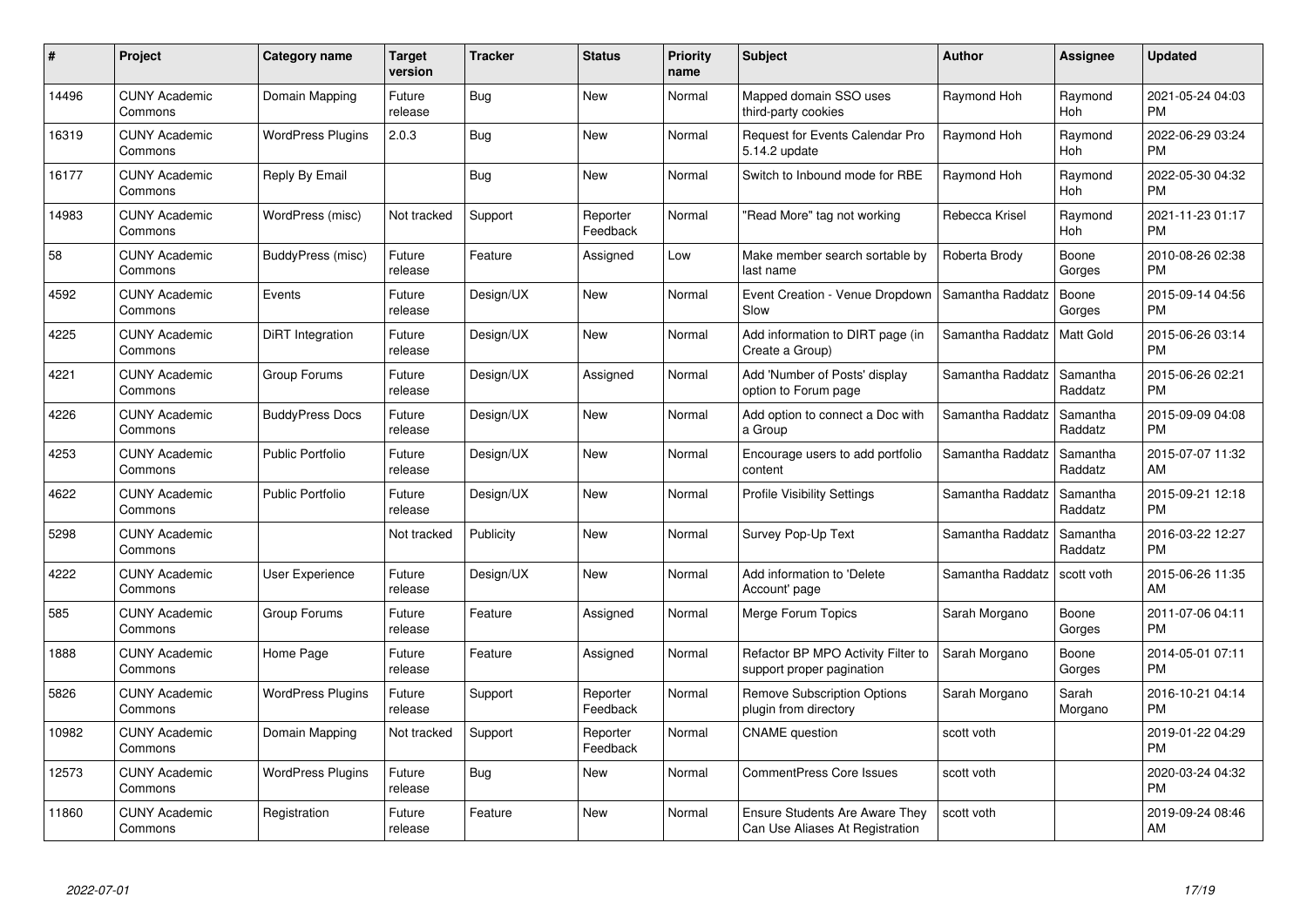| #     | Project                         | <b>Category name</b>     | <b>Target</b><br>version | <b>Tracker</b> | <b>Status</b>        | <b>Priority</b><br>name | <b>Subject</b>                                                                       | <b>Author</b> | <b>Assignee</b>    | <b>Updated</b>                |
|-------|---------------------------------|--------------------------|--------------------------|----------------|----------------------|-------------------------|--------------------------------------------------------------------------------------|---------------|--------------------|-------------------------------|
| 11788 | <b>CUNY Academic</b><br>Commons | <b>WordPress Plugins</b> | Future<br>release        | Support        | Reporter<br>Feedback | Normal                  | Plugin Request - Browse Aloud                                                        | scott voth    |                    | 2019-09-24 08:42<br>AM        |
| 10226 | <b>CUNY Academic</b><br>Commons | Courses                  | Future<br>release        | Feature        | New                  | Normal                  | Add "My Courses" to drop down<br>list                                                | scott voth    | Boone<br>Gorges    | 2021-11-19 12:42<br><b>PM</b> |
| 14113 | <b>CUNY Academic</b><br>Commons | WordPress (misc)         | Future<br>release        | Bug            | Hold                 | Normal                  | Block Editor Not Working on this<br>page - Json error                                | scott voth    | Boone<br>Gorges    | 2021-03-05 11:01<br>AM        |
| 11386 | <b>CUNY Academic</b><br>Commons | WordPress - Media        | Not tracked              | Support        | Reporter<br>Feedback | Normal                  | disappearing images                                                                  | scott voth    | Boone<br>Gorges    | 2019-05-14 10:32<br>AM        |
| 11531 | <b>CUNY Academic</b><br>Commons | Events                   | Future<br>release        | Feature        | New                  | Normal                  | Main Events calendar should<br>include non-public events that<br>user has access to  | scott voth    | Boone<br>Gorges    | 2019-06-11 10:00<br>AM        |
| 11496 | <b>CUNY Academic</b><br>Commons | <b>Public Portfolio</b>  | 1.15.2                   | Support        | New                  | Normal                  | Replace Twitter Icon on Member<br>Portfolio page                                     | scott voth    | Boone<br>Gorges    | 2019-06-06 01:03<br><b>PM</b> |
| 15767 | <b>CUNY Academic</b><br>Commons | WordPress (misc)         |                          | Support        | New                  | Normal                  | Site loading slowly                                                                  | scott voth    | Boone<br>Gorges    | 2022-04-04 08:56<br><b>PM</b> |
| 9515  | <b>CUNY Academic</b><br>Commons | <b>WordPress Plugins</b> | Not tracked              | <b>Bug</b>     | Reporter<br>Feedback | Normal                  | Text to Speech plugin - "More<br>Slowly" checkbox not working                        | scott voth    | Boone<br>Gorges    | 2018-06-13 02:26<br><b>PM</b> |
| 519   | <b>CUNY Academic</b><br>Commons | <b>BuddyPress Docs</b>   | Future<br>release        | Feature        | Assigned             | Low                     | TOC for individual docs - for new<br>BP "wiki-like" plugin                           | scott voth    | Boone<br>Gorges    | 2015-11-09 05:54<br><b>PM</b> |
| 5827  | <b>CUNY Academic</b><br>Commons | <b>Public Portfolio</b>  | Future<br>release        | Bug            | Assigned             | Normal                  | Academic Interests square bracket   scott voth<br>links not working                  |               | <b>Chris Stein</b> | 2016-08-11 11:59<br><b>PM</b> |
| 10354 | <b>CUNY Academic</b><br>Commons | <b>Public Portfolio</b>  | Future<br>release        | Feature        | New                  | Normal                  | Opt out of Having a Profile Page                                                     | scott voth    | Chris Stein        | 2020-05-12 10:43<br>AM        |
| 4438  | <b>CUNY Academic</b><br>Commons | Events                   | Future<br>release        | Bug            | Assigned             | Normal                  | Events Calendar - Export<br><b>Recurring Events</b>                                  | scott voth    | Daniel Jones       | 2016-05-23 04:25<br><b>PM</b> |
| 12392 | <b>CUNY Academic</b><br>Commons | Help/Codex               | Not tracked              | Documentation  | New                  | Normal                  | Updates to Common Commons<br>Questions on Help Page                                  | scott voth    | Margaret<br>Galvan | 2020-02-11 10:53<br>AM        |
| 11493 | <b>CUNY Academic</b><br>Commons | Domain Mapping           | Not tracked              | Support        | Reporter<br>Feedback | Normal                  | Domain Mapping Request - Talia<br>Schaffer                                           | scott voth    | Matt Gold          | 2019-08-06 08:39<br>AM        |
| 10839 | <b>CUNY Academic</b><br>Commons | About page               | Not tracked              | Support        | New                  | Normal                  | <b>Mission Statement Needs</b><br>Revision                                           | scott voth    | <b>Matt Gold</b>   | 2018-12-26 10:58<br>AM        |
| 11393 | <b>CUNY Academic</b><br>Commons |                          | Not tracked              | Publicity      | New                  | Normal                  | After 1.15 release, ceate a hero<br>slide and post about adding a site<br>to a group | scott voth    | Patrick<br>Sweeney | 2019-05-14 10:32<br>AM        |
| 3492  | <b>CUNY Academic</b><br>Commons | <b>WordPress Themes</b>  | Future<br>release        | Support        | Assigned             | Normal                  | Add CBOX theme to the<br>Commons                                                     | scott voth    | Raymond<br>Hoh     | 2014-10-08 05:55<br><b>PM</b> |
| 14994 | <b>CUNY Academic</b><br>Commons | cdev.gc.cuny.edu         | Not tracked              | Support        | In Progress          | Normal                  | Clear Cache on CDEV                                                                  | scott voth    | Raymond<br>Hoh     | 2021-12-07 03:51<br><b>PM</b> |
| 13946 | <b>CUNY Academic</b><br>Commons | <b>WordPress Plugins</b> | 2.1.0                    | Support        | Assigned             | Normal                  | Custom Embed handler For<br>OneDrive files                                           | scott voth    | Raymond<br>Hoh     | 2022-05-26 10:46<br>AM        |